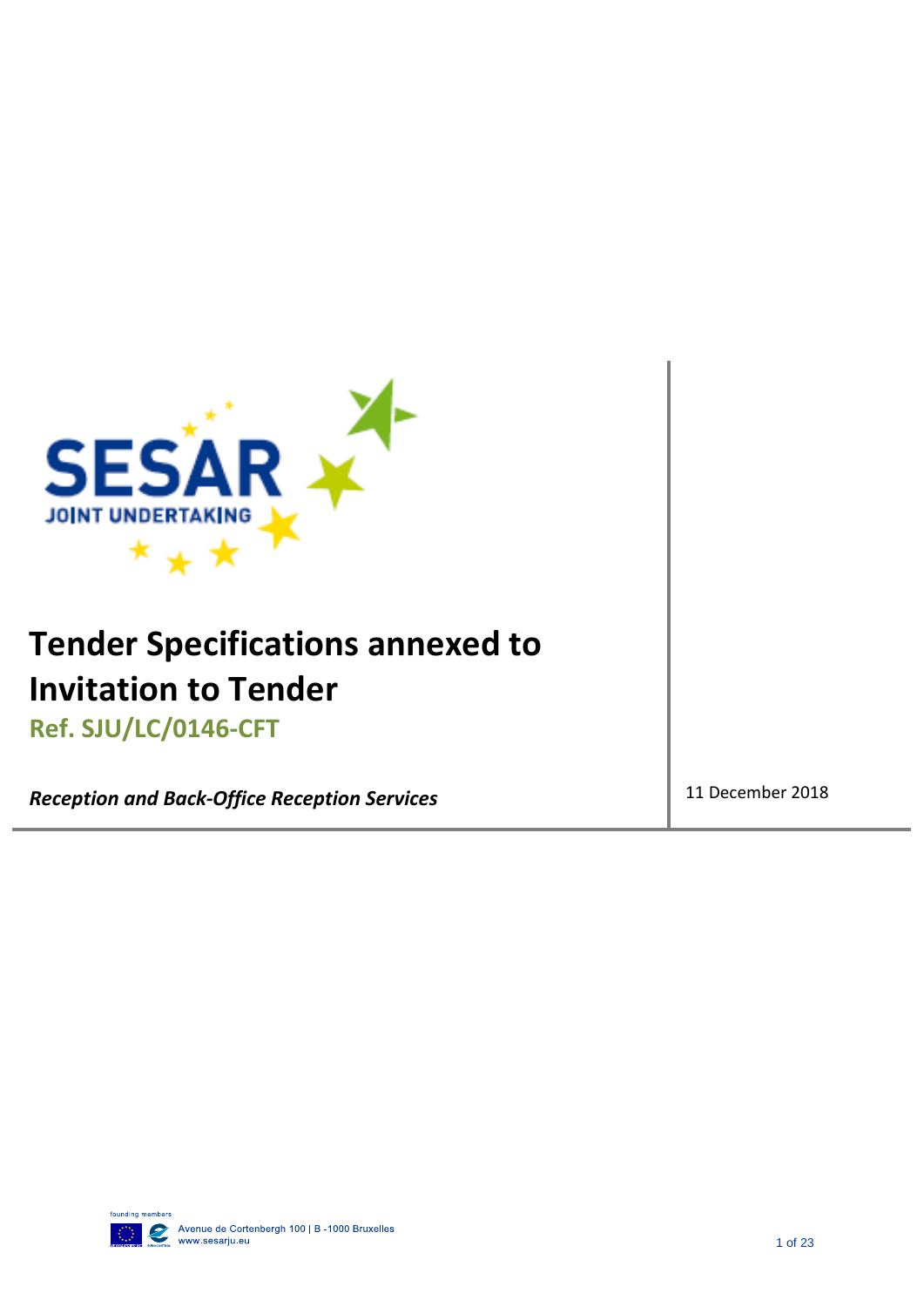#### **Table of Contents**

| 1              |                                                                        |  |  |
|----------------|------------------------------------------------------------------------|--|--|
| 1.1            |                                                                        |  |  |
| 1.2            |                                                                        |  |  |
| 1.3            |                                                                        |  |  |
| $\overline{2}$ |                                                                        |  |  |
| 2.1            |                                                                        |  |  |
| 2.2            |                                                                        |  |  |
| 2.3            |                                                                        |  |  |
|                | 2.3.1                                                                  |  |  |
|                | 2.3.2                                                                  |  |  |
| 2.4            |                                                                        |  |  |
|                | 2.4.1                                                                  |  |  |
|                | 2.4.2                                                                  |  |  |
|                | 2.4.3                                                                  |  |  |
|                | 2.4.4                                                                  |  |  |
| 2.5            |                                                                        |  |  |
| 2.6            |                                                                        |  |  |
| 2.7            |                                                                        |  |  |
| 2.8            |                                                                        |  |  |
| 2.9            |                                                                        |  |  |
| 2.10           |                                                                        |  |  |
| 3              |                                                                        |  |  |
| 3.1            |                                                                        |  |  |
| 3.2            |                                                                        |  |  |
|                | 3.2.1                                                                  |  |  |
| 4              |                                                                        |  |  |
| 4.1            |                                                                        |  |  |
| 4.2            |                                                                        |  |  |
| 4.3            |                                                                        |  |  |
|                | 4.3.1                                                                  |  |  |
|                | 4.3.2                                                                  |  |  |
|                | 4.3.3                                                                  |  |  |
| 4.4            |                                                                        |  |  |
| 4.5            |                                                                        |  |  |
|                | 4.5.1                                                                  |  |  |
|                | 4.5.2                                                                  |  |  |
| 5              |                                                                        |  |  |
|                | ANNEX 2 - AMENDED LIST OF PUBLIC HOLIDAYS OF SJU FOR THE YEAR 2018  18 |  |  |
|                |                                                                        |  |  |
|                |                                                                        |  |  |
|                |                                                                        |  |  |

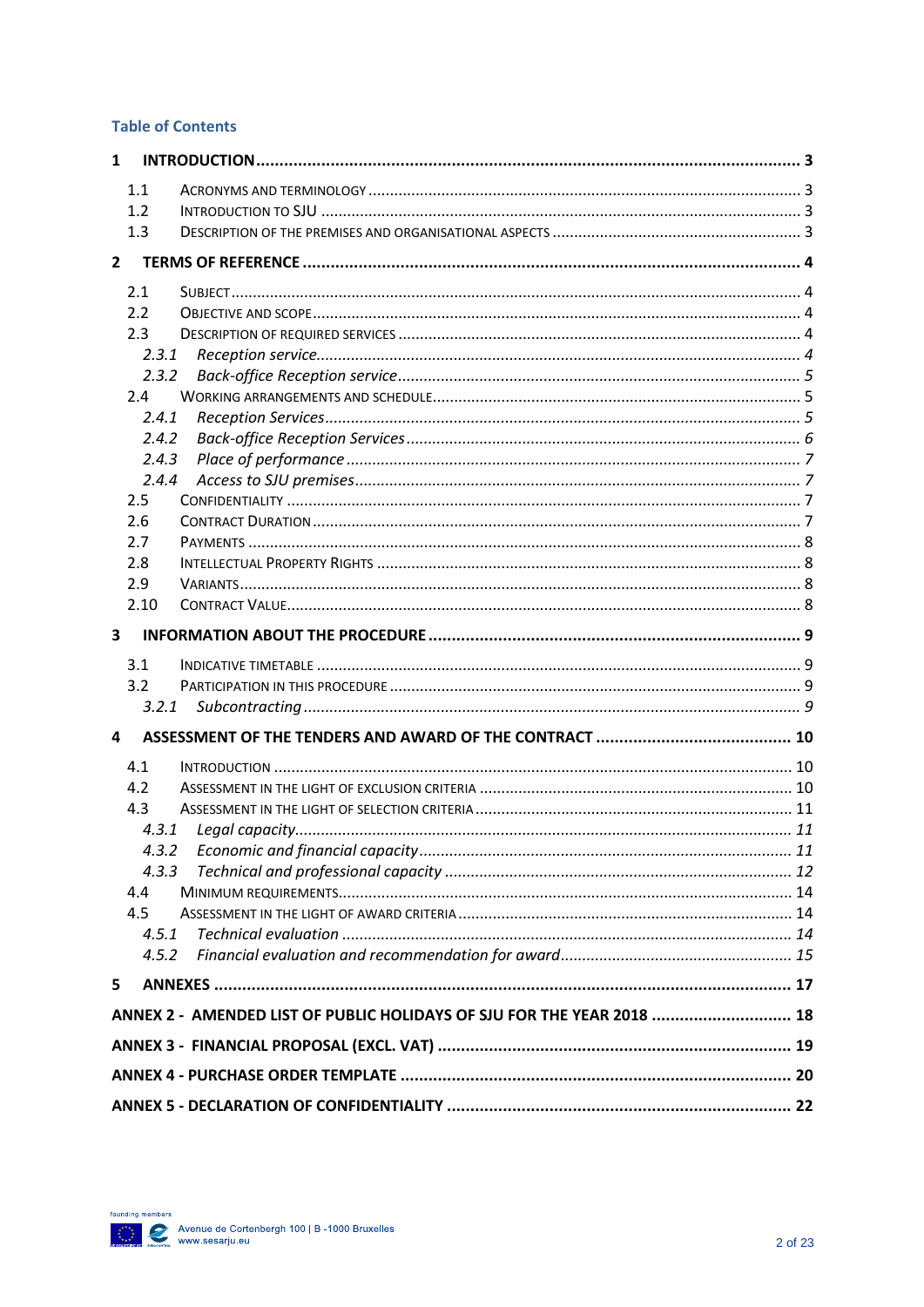### <span id="page-2-0"></span>**1 Introduction**

| <b>ATM</b>   | Air Traffic Management                                                         |  |  |
|--------------|--------------------------------------------------------------------------------|--|--|
| <b>SESAR</b> | Single European Sky ATM Research (The technology pillar of the Single European |  |  |
|              | Sky legislation)                                                               |  |  |
| <b>SJU</b>   | SESAR Joint Undertaking (European Union body under Council Regulation (EC) No  |  |  |
|              | 219/2007 as amended by Council Regulation (EC) No 1361/2008)                   |  |  |

### <span id="page-2-1"></span>**1.1 Acronyms and terminology**

### <span id="page-2-2"></span>**1.2 Introduction to SJU**

The purpose of SJU created under Article 187 of the Treaty on the Functioning of the European Union, is to ensure the modernisation of the European Air Traffic Management (ATM) system through the coordination and concentration of all relevant research and development efforts.

SJU is responsible for the implementation of the European ATM Master Plan and for carrying out specific activities aimed at the development of a new generation ATM system capable of ensuring the safety and fluidity of air transport worldwide over the next thirty + years. Further information on the activities of SJU is available at [www.sesarju.eu.](http://www.sesarju.eu/)

### <span id="page-2-3"></span>**1.3 Description of the premises and organisational aspects**

The offices of SJU are located in Brussels, Avenue Cortenbergh 100, occupying floor  $4<sup>th</sup>$  (750m<sup>2</sup>) and 5th (1000m²) the building.

Description of 4th floor: Reception and cafeteria (approx. 50m²), 5 (five) meeting rooms (approximately 400m²), 2 (two) sanitary rooms and 2 (two) shower rooms; the remaining part of the surface is occupied by landscaping offices and two technical rooms.

Description of 5th floor: Meeting room (35m²), a kitchen area (8m²), 4 (four) sanitary spaces and a technical room; the rest of the surface is occupied by landscaped or closed offices.

There are 88 seats for employees working at SJU and about 2500 visitors are welcomed each year. The meeting rooms can be used all day (from 09:00 a.m. to 6:00 p.m.).

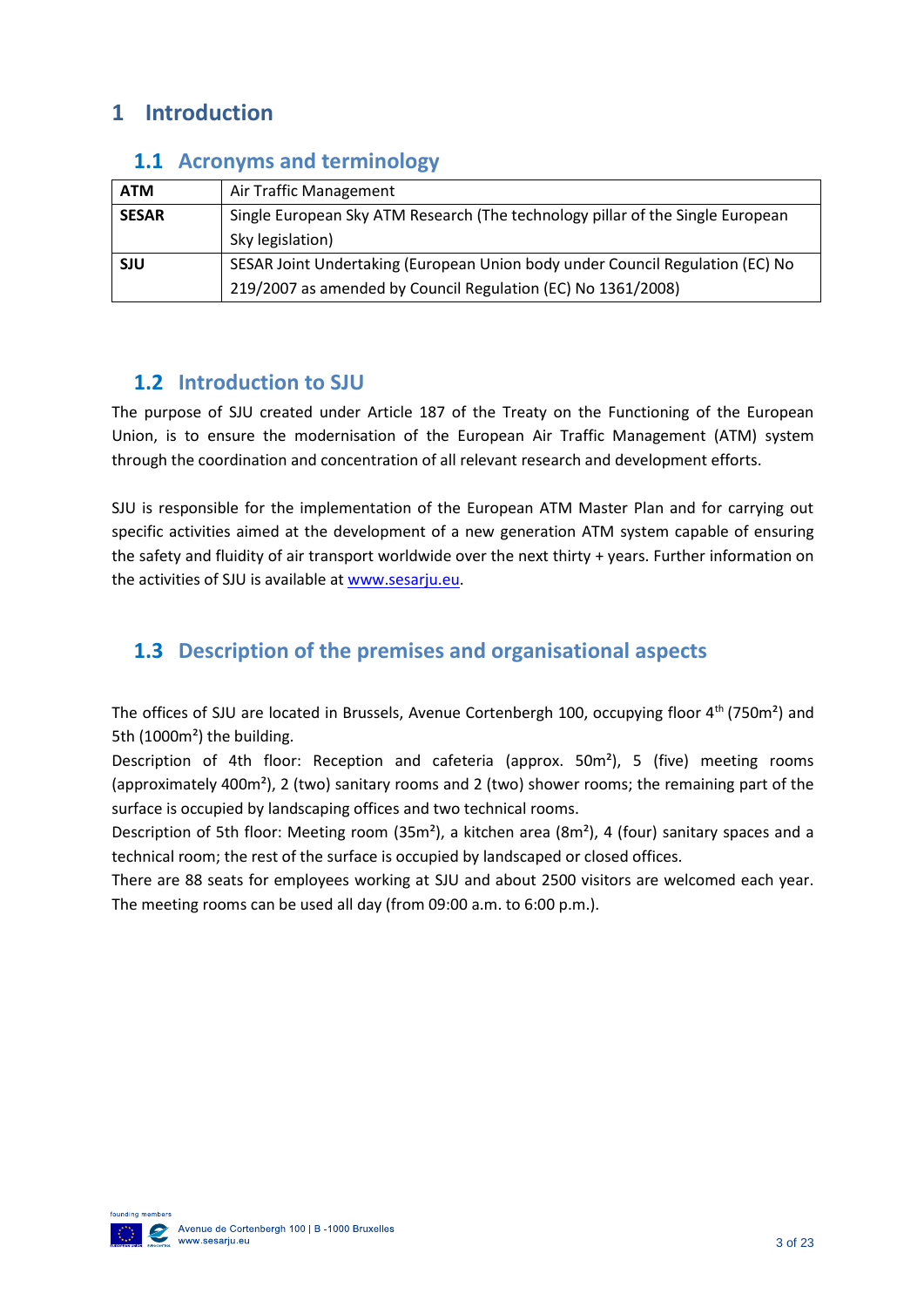### <span id="page-3-0"></span>**2 Terms of Reference**

### <span id="page-3-1"></span>**2.1 Subject**

In order to ensure a welcoming environment for its guests and the proper execution of certain administrative tasks, SJU needs avail itself of *on site resources for the provision of reception and back-office reception services.*

### <span id="page-3-2"></span>**2.2 Objective and scope**

In support of delivering SJU purpose and core responsibilities, SJU operates its own reception services with the support of the following functions:

- 1. visitor-oriented 'receptionist' as detailed in section 2.3.1
- 2. SJU-oriented "back-office reception" service roles as detailed in section 2.3.2.

These tender specifications describe the context and requirements for these services. SJU currently operates with a front office reception the ''receptionist'' and a "back-office reception".

For this purpose, SJU is launching an open call for tender aimed at concluding a direct service contract with one (1) successful tenderer to provide receptionist and back-office reception services.

### <span id="page-3-3"></span>**2.3 Description of required services**

The provision of the reception and back-office reception services in SJU cannot in any way lead to a working relationship between them and SJU.

At any time during the execution of the Contract, in the event that SJU finds that the person in charge of the performance of the services does not satisfy the requirements of SJU as formulated in these specifications, the tenderer shall be bound to propose within five (5) working days to replace this person with another staff member complying with all the professional qualifications listed in these tender specifications for the services described.

The list of holidays of SJU for the year 2018 attached to this document is merely indicative and for information purposes only (Annex 2). The list of holidays will be updated and communicated to the successful tenderer before the end of every year.

The services subject of this call for tenders must be provided in compliance with all rules applicable within SJU's premises.

### **2.3.1 Reception service**

<span id="page-3-4"></span>When providing the reception services on-site the future contractor shall be considered as the first point of contact between the visitors and SJU.

The following tasks relate to the service to be provided (the below list is non-exhaustive, similar tasks in kind and nature might be requested depending on the needs of SJU):

- Telephone: Answering the standard phone, transferring or taking messages
- Welcoming of visitors and technicians: Welcoming, booking of taxis, reservation / management of visitors parking spaces

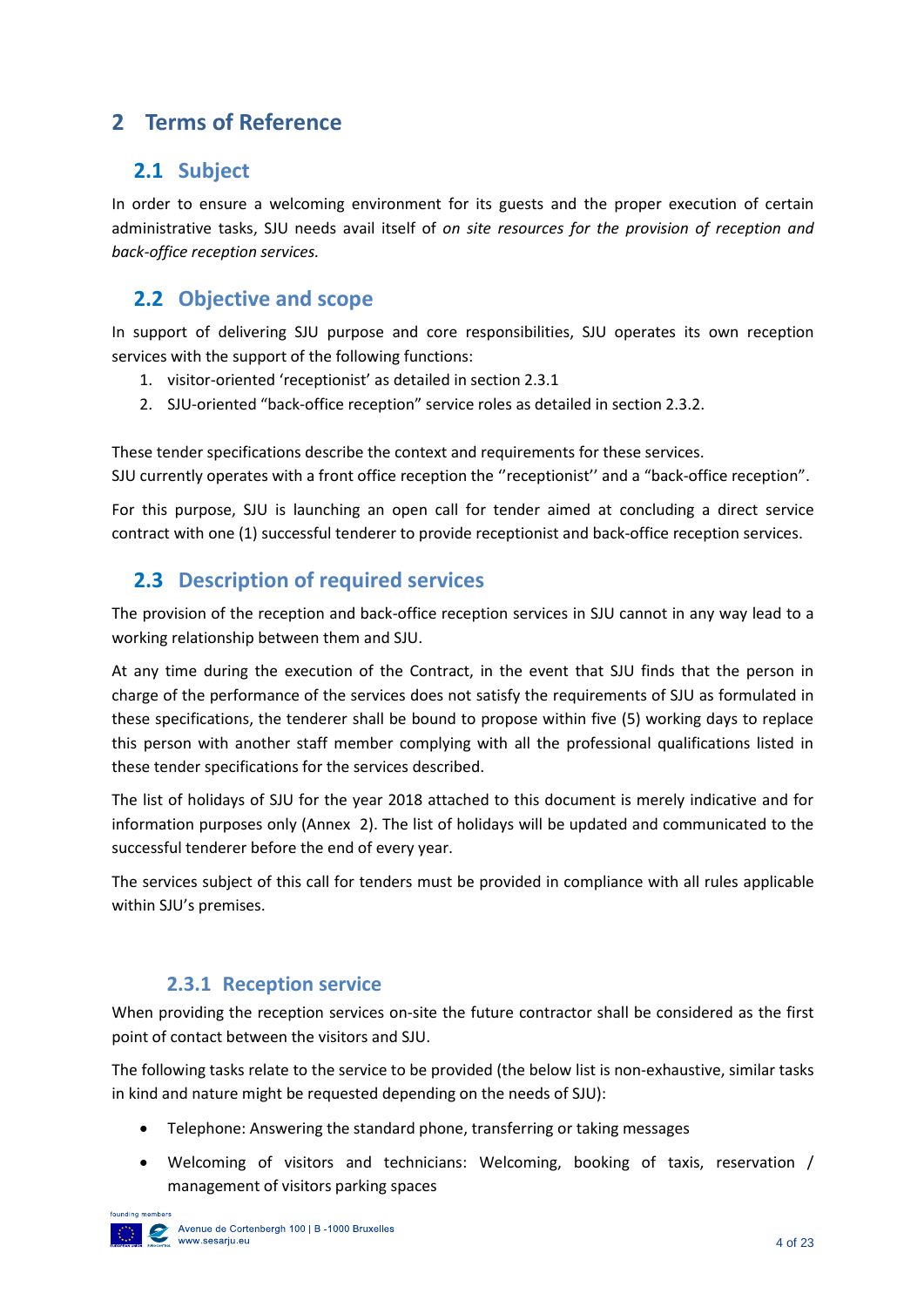- Welcoming of suppliers: Welcoming, receipt of deliveries, verification and storage
- Meeting rooms: Preparation of meeting rooms (set up of rooms, blocks, pencils, water, easels, nametags, etc.)
- Cafeteria: Organization of meeting coffee breaks and lunches, maintenance of cafeteria cleanliness, inventory management of consumables and preparation of orders
- Office supplies: Inventory management, ordering administrative supplies
- Assistance to the Secretariat: Mail registration, invoice registration, photocopies, scans, destruction of documents, sending documents by express mail

### **2.3.2 Back-office Reception service**

<span id="page-4-0"></span>The successful tenderer in charge of performing the back-office reception services shall grant administrative and coordination services related (the below list is non-exhaustive, similar tasks in kind and nature might be requested depending on the needs of SJU):

- Building Services: Accommodation planning
- Logistic Services: Request and record the works of the technicians (as for example but not limited to: cleaning, facilities intervention, flower, water fountains and coffee machines); Follow-up of maintenance schedule interventions
- Hospitality management: Logistic Services
- Meeting rooms: Logistics services and equipment requirements delivery
- Cafeteria and lavatories/shower spaces: Ordering of supplies, follow-up of cleaning criteria
- Ensure availability of office supplies
- Inventory stocktaking
- Archiving tasks

### <span id="page-4-1"></span>**2.4 Working arrangements and schedule**

The future contractor shall ensure business continuity of the on site resources for the services described above. The replacement to be deployed shall possess the same technical capacity as the main on site resource.

All and any replacements shall be invoiced at the same rate as the one identified at the financial offer regular schedule (see Annex 3).

Therefore, the tenderer must specify in the offer the means intended to ensure continuity of services and minimize the absence of the on site resource (transfer of procedures, training of replacements).

### **2.4.1 Reception Services**

<span id="page-4-2"></span>With the exception of SJU holidays (applicable per calendar year), the tenderer undertakes to provide reception services as described in Section 2.3 above, from 8:30 am to 12:30 pm and 13:00 pm to 5:00 pm Monday to Friday, a total of 40 hours per week (the core hours).

In exceptional circumstances, SJU may request exceptional support to be performed on-site by the on-site resource. The implementation of the exceptional support requested outside core hours will be managed by ad-hoc purchase orders (see draft direct service contract attached to this invitation

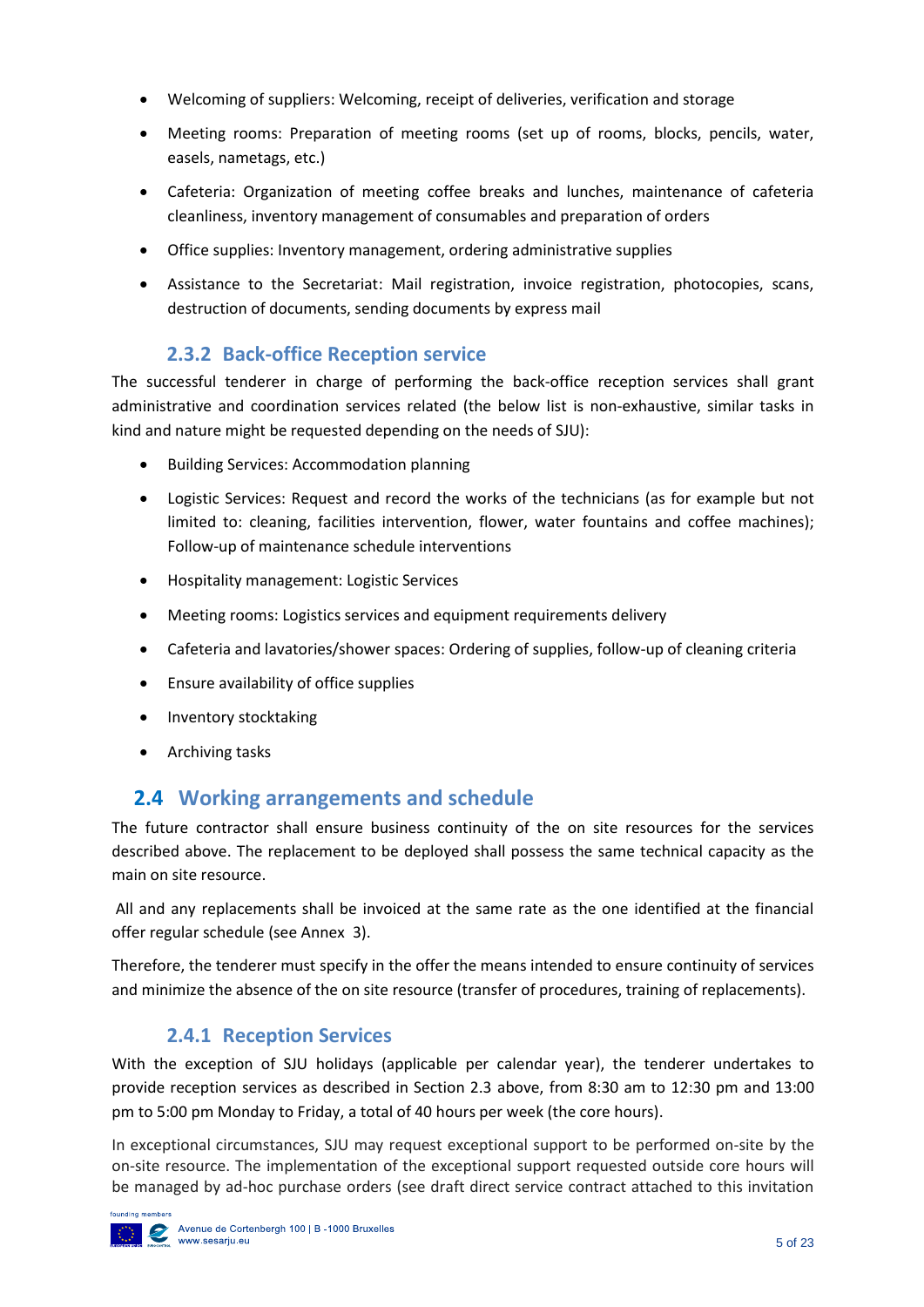to tender and Annex 4) at the rate specified in the successful tenderer's financial offer (see attached template in Annex 3). The contractor should send by email to SJU the counter-signed purchase order within three working days. In case of emergency interventions, the purchase order can also be sent a posteriori.

In case of **unforeseen absence and/or sickness** of the resource on site for the provision of the reception service, in order to ensure continuity of services, the contractor is responsible to provide a replacement:

- a) when the absence/sickness occurred **during the performance of the services,** at the earliest possibility and in any event no later than one (1) hour from the moment the contractor has been informed, ,.
- b) when the contractor has been informed of the absence/sickness **before the start of the performance of the services** by 08:30 am or if not possible at the earliest**.**

In case of **planned leave** of the resource on site for the provision of the reception service, the contractor is responsible to provide a replacement for the whole duration of the leave.

### **2.4.2 Back-office Reception Services**

<span id="page-5-0"></span>With the exception of SJU, applicable per calendar year, holidays, the tenderer undertakes to provide back-office reception services as described in Section 2.3 above, 8 hours per day Monday to Friday. The core office hours during which the back-office receptionist will be bound to be present at SJU offices are: Monday to Thursday 09:30-12:30 and 14:30-16:30 and Friday 09:30-12:30 and 14:30- 16:00 (core working hours). The resource on site shall complete in total 8 working hours each day Monday to Friday.

In case of **unforeseen absence and/or sickness** of the resource on site for the provision of the backoffice services, in order to ensure continuity of services, the contractor is responsible:

- a) to inform the resource on site for the provision of the reception service to take over the post of the back-office reception as soon as replacement is provided for the receptionist, when the absence/sickness occurred **during the performance of the services**. The replacement should be provided as soon as possible and in any event, no later than two (2) hours from the moment the contractor has been informed of this situation.
- b) to inform the resource on site for the provision of the reception service to take over the post of the back-office reception effective immediately as from 08:30 am, when the contractor has been informed of the absence/sickness **before the start of the performance of the services.** The contractor is also responsible to provide a replacement for the resource on site for the provision of the reception service who should be on-site at 08:30 am for the execution of the services.

In case of **planned leave** of the back-office receptionist, the contractor is responsible to inform the resource on site for the provision of the reception service to take over the post of the back-office reception effective for the whole duration of the leave. The contractor is also responsible to provide a replacement for the resource on site for the provision of the reception service who should be onsite also for the whole duration of the leave.

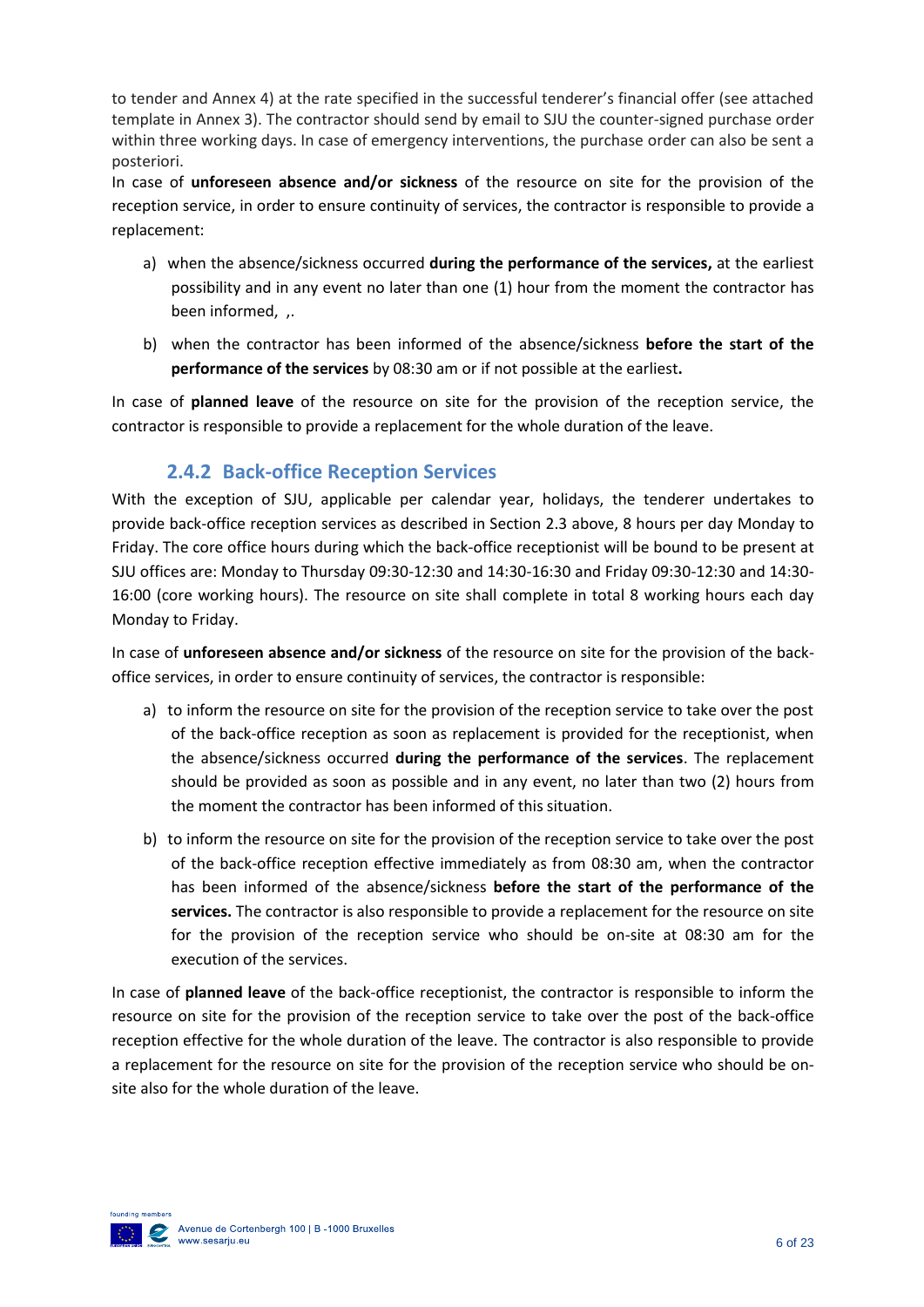### **2.4.3 Place of performance**

<span id="page-6-0"></span>The activities will be performed at:

100 Avenue de Cortenbergh, 4<sup>th</sup> and 5<sup>th</sup> floors, 1000 Brussels, Belgium

A total of one (1) kick off meeting is expected to take place in Brussels at SJU's premises.

Additional progress review meetings might be necessary and will be communicated to the contractor in advance.

Tenderers should take travel costs into account at the time of preparing the tender as well as during the execution of the services.

### **2.4.4 Access to SJU premises**

<span id="page-6-1"></span>SJU will provide the two on-site resources, and the relevant replacement when needed, with a permanent badge allowing access to the building and offices. They must wear it in a visible manner during their service and they shall in no case lend it to others. In the event of loss or theft, the on-site resources must immediately notify SJU manager in charge of managing the contract.

Access to the premises will be limited to working days and working hours corresponding to the services requested.

SJU reserves the right to deny access to its premises if necessary.

Upon termination or expiry of the contract, contractor's staff members must immediately clear SJU's premises.

### <span id="page-6-2"></span>**2.5 Confidentiality**

The contractor must ensure that receptionist and back-office receptionist undertake to not disclose to any person, during the term of the contract and after its termination, information and documents relating to the methods, organization and/or operation of SJU and to demonstrate absolute discretion over all data or information of which they may be aware of, whether directly or indirectly and whether or not these data relate to the services to be provided.

The on-site resources will also be required to sign a Confidentiality Declaration (see Annex 5) and Conflict of Interest Statement upon the start of the provision of the services.

### <span id="page-6-3"></span>**2.6 Contract Duration**

The contract will have an initial duration of 12 months, with the possibility of three (3) annual renewals, for a maximum total duration of four (4) years.

The start date of the contract and the subsequent performance of the services is scheduled for  $1<sup>st</sup>$ June 2019.

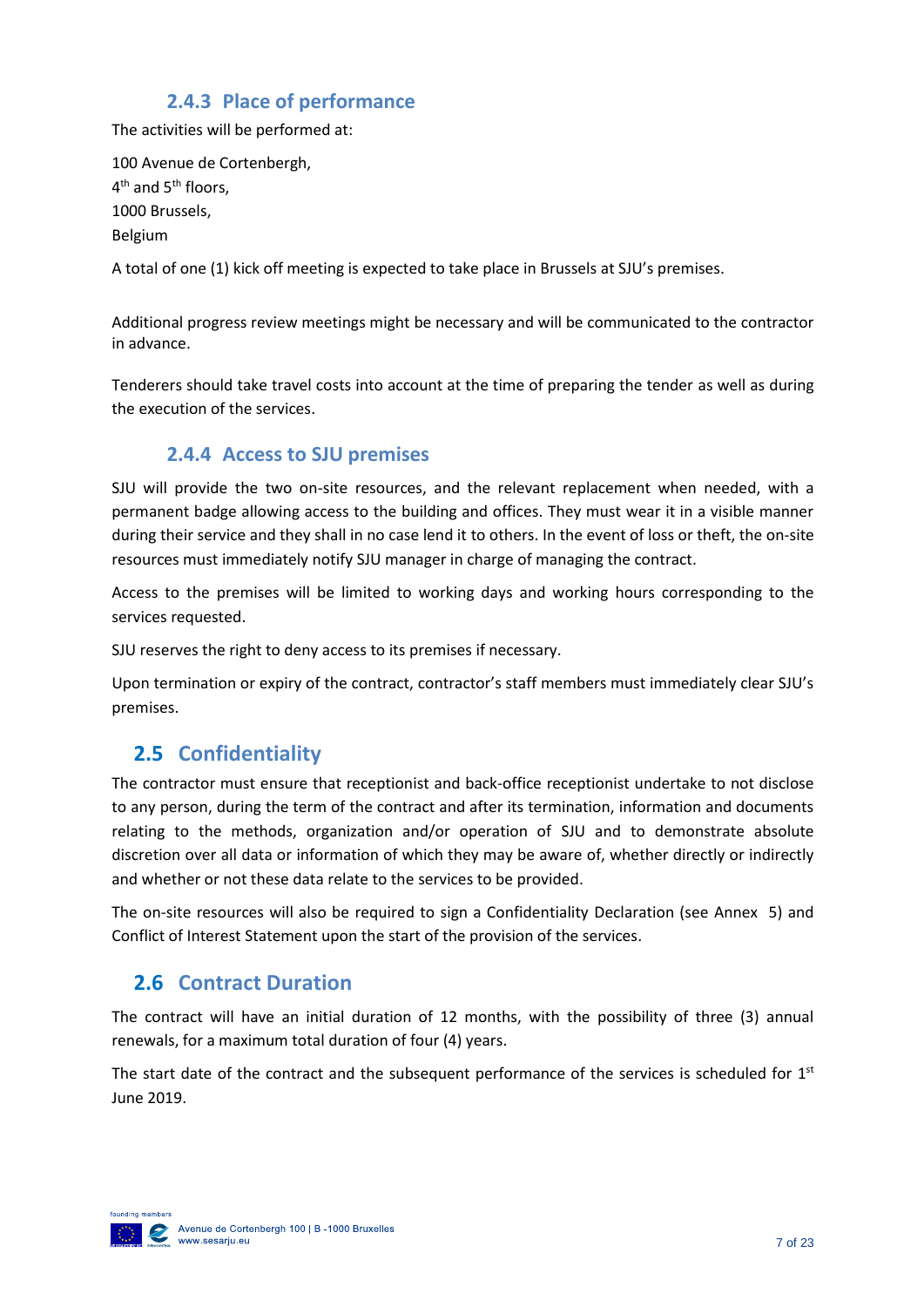### <span id="page-7-0"></span>**2.7 Payments**

Payments will be executed in accordance to article I.5 of the draft direct service contract attached to the Invitation to Tender and based on monthly invoices upon their acceptance by SJU.

Additional monthly services (overtime) will be requested via ad-hoc purchase orders (see Annex 4) at the rate specified in the successful tenderer's financial offer (see template in Annex 3). The tenderer should send by email to SJU the counter-signed purchase order within three (3) working days. The additional monthly services should be invoiced in accordance with the purchase order and should be included in the monthly invoice.

### <span id="page-7-1"></span>**2.8 Intellectual Property Rights**

Deliverables resulting from tasks undertaken as part of the services being provided to SJU shall remain the property of SJU. See the draft service contract attached to the Invitation to Tender for details.

### <span id="page-7-2"></span>**2.9 Variants**

Variants on the terms of reference are not permitted.

### <span id="page-7-3"></span>**2.10 Contract Value**

The maximum allocated budget for this contract 580.000,00 EUR (VAT excluded) over the 4-year duration described in Section 2.6.

This amount is composed of 575.000,00 EUR (VAT excluded) for standard services and 5.000 EUR (VAT excluded) for exceptional support described under Section 2.4.1 of these tender specifications.

SJU may negotiate the repetition of similar services entrusted to the selected contractors for a maximum of a 50% $1$  of the total values below indicated in these tender specifications.

<sup>1</sup> As per lit. (e), Point 11.1, Annex 1 to the Regulation (EU, Euratom) 2018/1046 of the European Parliament and of the Council of 18 July 2018 on the financial rules applicable to the general budget of the Union



**.**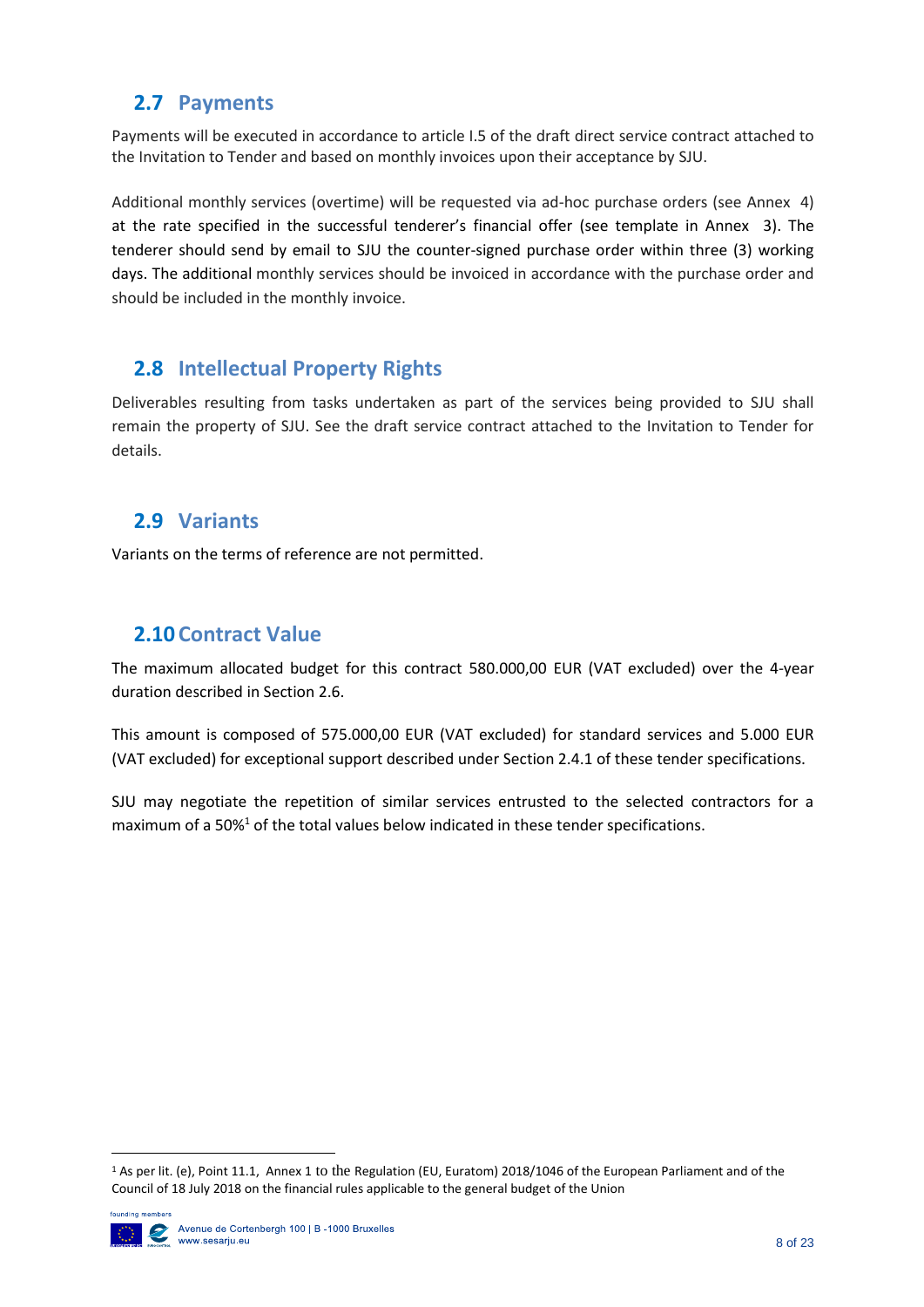## <span id="page-8-0"></span>**3 Information about the procedure**

### <span id="page-8-1"></span>**3.1 Indicative timetable**

| <b>Milestone</b>                                                                                            | <b>Deadline</b>                                                                    |  |
|-------------------------------------------------------------------------------------------------------------|------------------------------------------------------------------------------------|--|
| Launch of this call for tenders                                                                             | 11 <sup>th</sup> December 2018                                                     |  |
| Deadline for requesting additional<br>information/clarification from SJU                                    | No later than 10 calendar days before the<br>closing date for reception of tenders |  |
| Last date on which clarifications are issued by<br>SJU                                                      | No later than 6 calendar days before the<br>closing date for reception of tenders  |  |
| Deadline for sending the tender out (if by<br>post) or reception at SJU premises if by in-<br>hand delivery | 25 <sup>th</sup> January 2019                                                      |  |
| Notification of award                                                                                       | $15th$ April 2019                                                                  |  |
| Service contract signature                                                                                  | 15 <sup>th</sup> May 2019                                                          |  |
| Planned start for delivery of services                                                                      | $1st$ June 2019                                                                    |  |

### <span id="page-8-3"></span><span id="page-8-2"></span>**3.2 Participation in this procedure**

### **3.2.1 Subcontracting**

Subcontracting is permitted in the tender but the Tenderer will retain full liability towards SJU for performance of the Service contract as a whole.

Tenderers must give an indication of the proportion of the Service contract that they intend to subcontract.

Tenderers are required to identify subcontractors, if any, whose share of the contract is above 10% of contract value.

During the service contract execution, the change of any subcontractor identified in the tender will be subject to prior written approval of SJU.

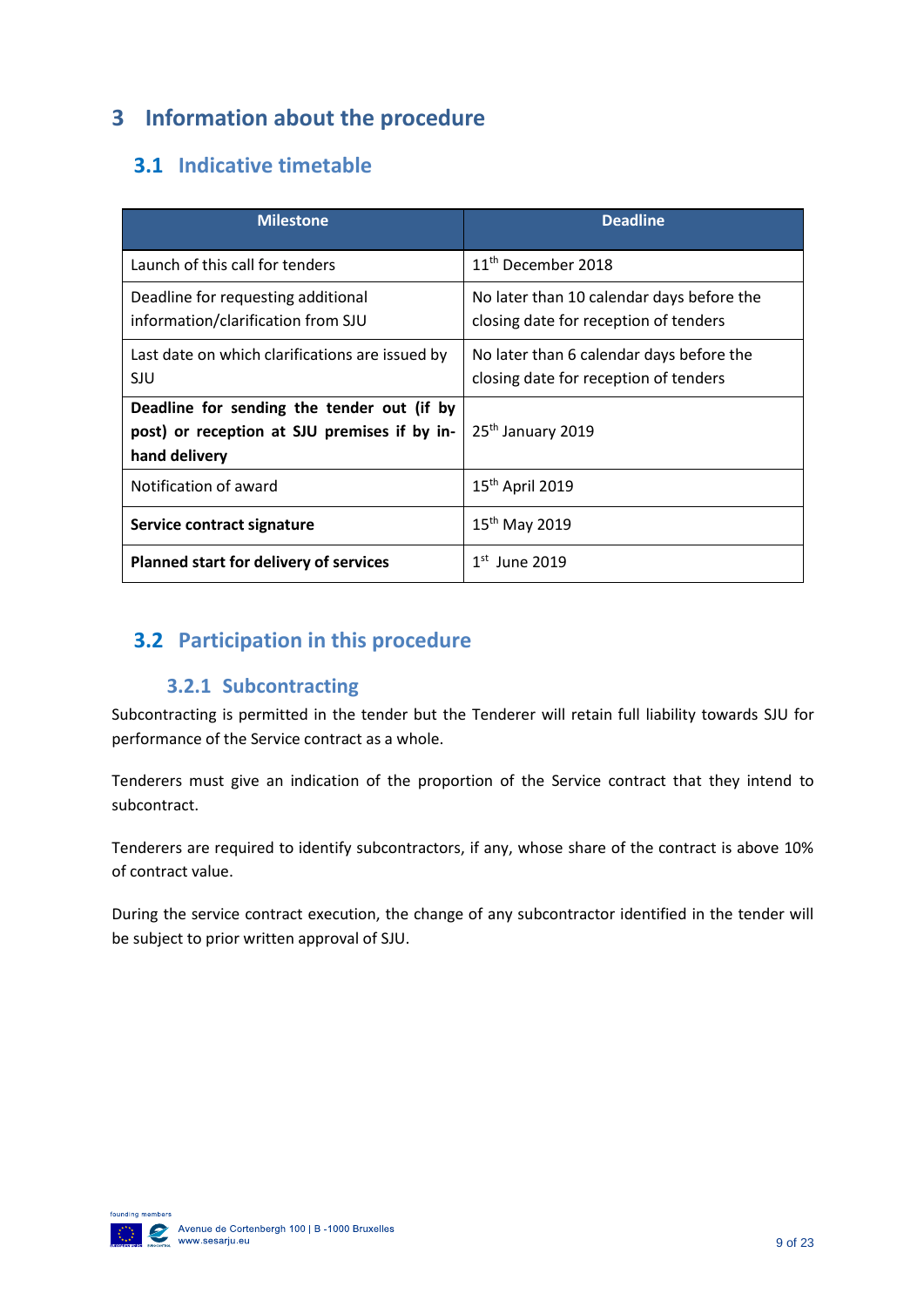### <span id="page-9-1"></span><span id="page-9-0"></span>**4 ASSESSMENT OF THE TENDERS AND AWARD OF THE CONTRACT**

### **4.1 Introduction**

The evaluation is based solely on the information provided in the submitted tender. It involves the following:

- Verification of non-exclusion of tenderers on the basis of the exclusion criteria;
- Selection of tenderers on the basis of selection criteria;
- Verification of compliance with the minimum requirements set out in these tender specifications;
- Evaluation of tenders on the basis of the award criteria;

SJU will assess these criteria in no particular order. The successful tenderer must pass all criteria to be awarded the contract.

#### **For British tenderers:**

Please be aware that after the UK's withdrawal from the EU, the rules of access to EU procurement procedures of economic operators established in third countries will apply to tenderers from the UK depending on the outcome of the negotiations. In case such access is not provided by legal provisions in force, tenderers from the UK could be rejected from the procurement procedure.

### <span id="page-9-2"></span>**4.2 Assessment in the light of exclusion criteria**

In order not to be excluded from participation in the present procedure, the tenderer (the coordinator, each consortium member), and any possible subcontractors already identified at this stage, shall provide evidence **of not being in any** of the situations of exclusion listed in the Declaration on honour attached hereto in Annex I.

As an **evidence** thereof, the tenderer tenderers (the coordinator, each consortium member), and any possible subcontractors already identified at this stage, must provide a Declaration on honour (see Annex 1), duly signed and dated, stating that they are not in one of the situations listed therein.<sup>2</sup>

Possible remedial measures are also specified in Annex I.

#### *Nota Bene:*

The tenderer (i.e.: the coordinator, each consortium member) to which the contract is to be awarded shall provide, within 14 calendar days following notification of award and preceding the signature of the contract, the original Declaration on honour (if provided in copy at the offer submission stage) and all the documentary proofs (originals) referred to in Annex I to confirm the Declaration on honour.

The period identified above may be extended by SJU upon a tenderer's express request.

**For any further information on the document to be provided by national practitioners, please refer to the following web page: <https://ec.europa.eu/tools/ecertis/search>.**

<sup>&</sup>lt;sup>2</sup> Where parts of the services are intended to be subcontracted the tenderer has also to ensure that the subcontractors satisfy the exclusion criteria as indicated in section 18 of invitation to tender Ref. SJU/LC/0146-CFT. Where a consortium is submitting a tender, each member of consortium must provide the required Declaration on honour as indicated in section 18.bis of the mentioned invitation. When a new subcontractor is identified and proposed to SJU during the implementation of the contract, the new entity must submit the same evidence requested to subcontractors identified at the moment of the submission of the tender..



**.**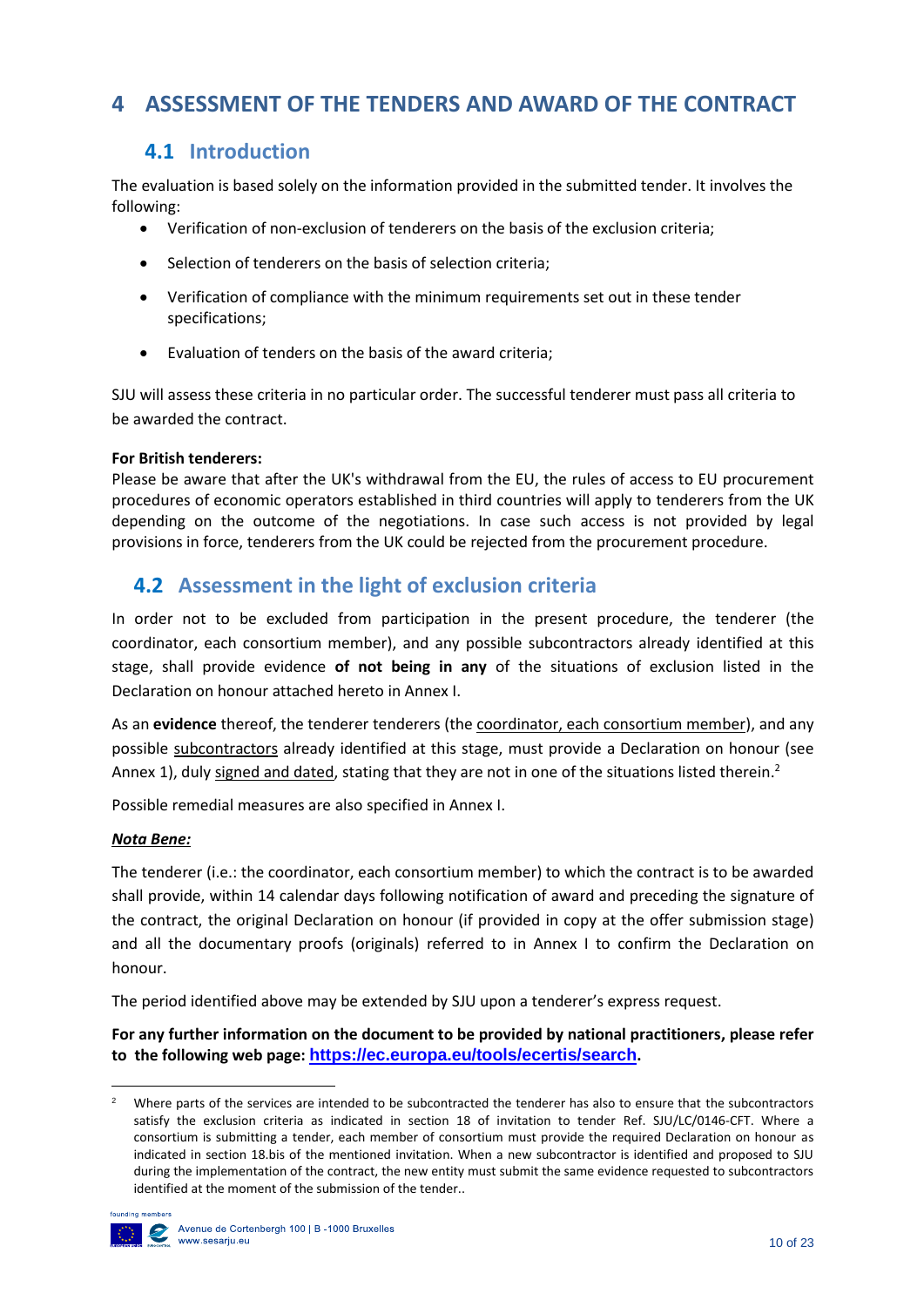### <span id="page-10-0"></span>**4.3 Assessment in the light of selection criteria**

Tenderers (the coordinator and each consortium member, where a consortium is submitting a tender)<sup>3</sup> must have the overall capabilities (legal, economic, financial, technical and professional) to perform the contract. SJU reserves the right the request from subcontractors evidence on technical and professional capacity when these are meant to perform critical tasks.

#### All the requirements listed below must be met.

Please note that in the selection phase, assessment focuses on the past experience and capacity of the tenderer, and not on the quality of the (technical) offer. The latter is to be assessed in the light of the award criteria.

SJU may waive the obligation for a tenderer to submit the documentary evidence requested under Sections 4.3.1, 4.3.2 and 4.3.3 below if such evidence has already been submitted for another procedure and provided the documents were issued not more than one year earlier and are still valid. In such cases, the tenderer must declare on his honour that the documentary evidence has already been provided in a previous procedure with SJU, provide reference to that procedure, and confirm that there has been no change in the situation.

### **4.3.1 Legal capacity**

<span id="page-10-1"></span>Tenderers (the coordinator and each consortium member, where a consortium is submitting a tender) are requested to prove that they are authorised to perform the contract under the national law.

### **Evidence to be provided:**

- 1. The tenderer (or the coordinator in case of consortia) shall provide a dully filled-in Legal entities' form, including all its supporting documentation (see section 7 b) of the invitation to tender Ref. SJU/LC/0146-CFT).
- 2. Evidence of inclusion in a trade or professional register, or a sworn declaration or certificate, membership of a specific organisation, express authorisation or entry in the VAT register.

### **4.3.2 Economic and financial capacity**

<span id="page-10-2"></span>The tenderer (the coordinator and each consortium member, where a consortium is submitting a tender) shall be in a stable financial position and have sufficient economic and financial capacity to perform the contract.

<sup>&</sup>lt;sup>3</sup> Where a consortium is submitting a tender, each member of consortium must satisfy the selection criteria as detailed in section 18 bis of the invitation to tender Ref. SJU/LC/0146-CFT



**.**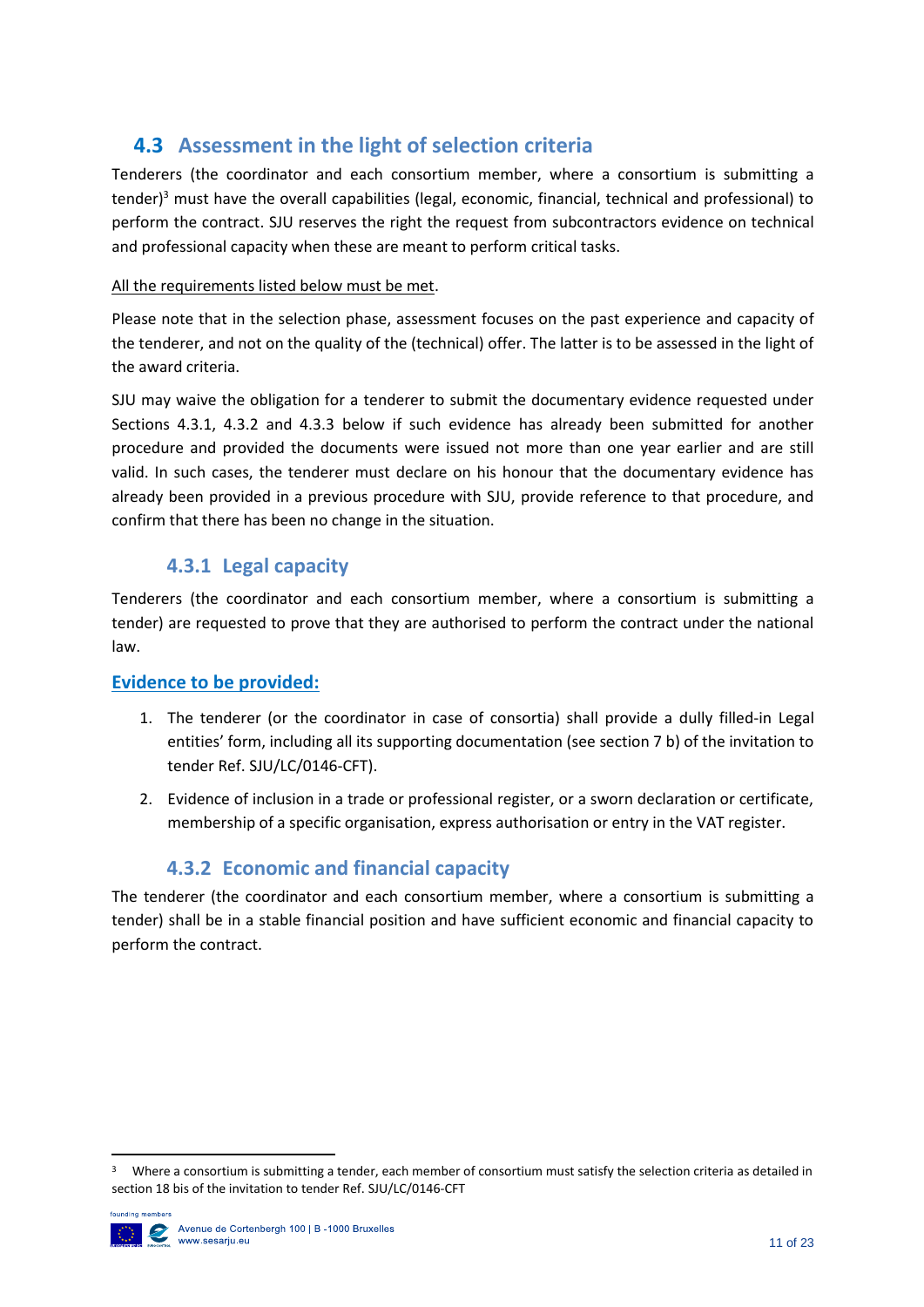### **Evidence to be provided:**

Proof of economic and financial capacity shall be furnished by one or several of the following documents:

- 1. Evidence of professional risk indemnity insurance still in force;
- 2. Balance sheets (or extracts from balance sheets) for at least the last two years for which accounts have been closed;
- 3. Statement of overall turnover during the last three financial years. Please, note that the tenderers shall have a minimum annual turnover of 150.000,00 EURO;

If, for some exceptional reason which SJU considers justified, the tenderer (the coordinator and each consortium member, where a consortium is submitting a tender) is unable to provide the references requested here above, the tenderer (the coordinator and each consortium member) may prove the economic and financial capacity by any other means which SJU considers appropriate.

*Nota bene*: Public bodies and higher education establishments are not subject to a verification of their economic and financial capacity

### **4.3.3 Technical and professional capacity**

<span id="page-11-0"></span>The technical and professional capacity of the Tenderer (the coordinator and each consortium member), proving the suitability to provide services covered by the Contract will be evaluated on the basis of the minimum requirements and evidence thereof provided as described in the subsequent paragraphs:

#### **4.3.3.1 Minimum quality levels:**

- 1. The Tenderer shall have:
	- i. Necessary professional capacity;
	- ii. The tenderer must have the relevant certificates and / or authorizations legally required in Belgium enabling to carry out the reception services.
	- iii. Being in the possession of an insurance policy covering professional/third party liability with a coverage for any property damages or injuries to human being caused by its personnel to third parties, including SJU and its staff members, during the performance of contractual obligations. Any deterioration found to SJU movable property should be repaired without prejudice to SJU. The tenderer must notify SJU of any change in its insurance policies within one (1) month from the date of the change. The initial insurance clauses and those resulting from a policy change are subject to the review from SJU, which may request an extended warranty after consultation with the tenderer.
- 2. The team proposed to implement the contract (including replacements) shall possess:
	- i. The contract manager who will be the interlocutor with SESAR must have at least 3 years of contract management experience;
	- ii. Team members must have relevant work experience in reception and administrative services in business environment;

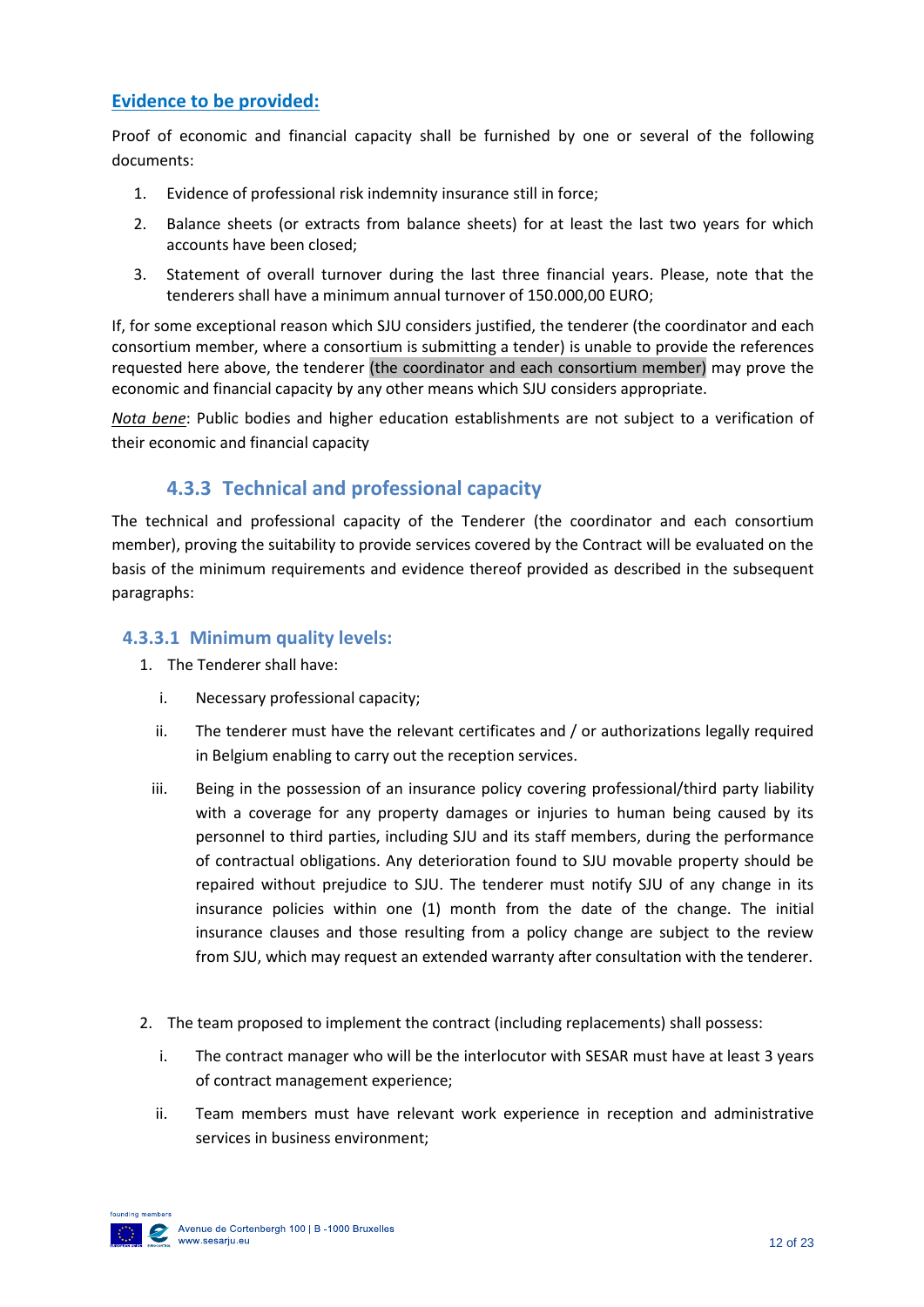- iii. Sufficient dedicated agents (at least 3: receptionist, back-office reception and replacement) enabling timely service provision to SJU with at least 1 years' experience in reception services for the receptionist and the replacement and at least 6 months of experience in administrative services for the back office reception;
- iv. Resources on site for the provision of the reception service must have: 1) excellent presentation, diplomacy, good interpersonal skills and 2) good oral and written communication skills. Resources on site for the provision of the back-office reception service must be: 1) solution oriented, diplomatic and have good interpersonal skills and have 2) ability to analyse and process information in order to trigger appropriate action is essential.
- v. All team members must have good written and oral command of English at least B2 level - and French – at least C1 level (reference is made to Common European Framework of Reference for Languages or equivalent). Knowledge of another European Union language would be an asset.
- vi. All team members must have good knowledge of Microsoft Office and Outlook and in particular, a minimum of Level 3 - Intermediate Computing and Applications according to International Competitions and Assessments for Schools (ICAS) Computer Skills Assessment Framework or equivalent. Knowledge of working with Microsoft SharePoint is required.
- vii. Resource on site for the reception service must have a minimum of 1 year of experience and the one for back office reception service must have a minimum of 2 years' experience within international organisations either in the private or in the public sector.

### **4.3.3.2 Evidence to be provided:**

- 1. For the tenderer:
	- i. Brief presentation of the tenderer containing a detailed description of the structure, explaining the suitability of the tenderer's organisation set up to perform the activities under the contract;
	- ii. Relevant authorisations to perform the services as required in the terms of reference;
	- iii. Three examples of the provision of similar services (during the last three years), specifying the dates of the implementation of these activities, their amount and their recipient, within Europe and/or for an international organisation and/or an European institution, public or private;
	- iv. Three recommendation letters from customers of the tenderer
- 2. For the team members:
	- i. Detailed CVs (only) of the persons who will be responsible for carrying out the tasks and the contract manager through an EU CV (Europass) format indicating all relevant educational and professional qualifications, work experience, linguistic levels and informatics skills.

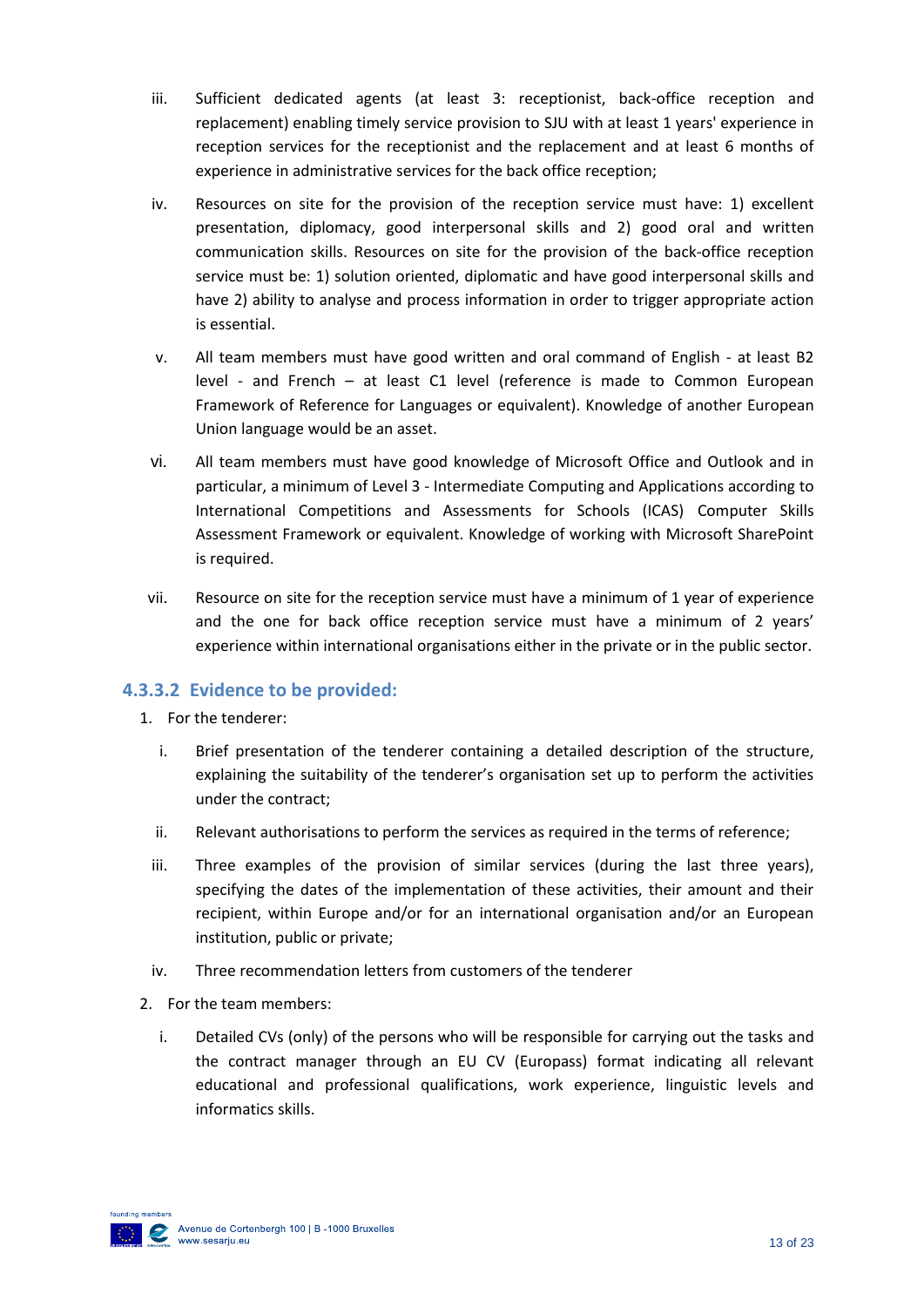### <span id="page-13-0"></span>**4.4 Minimum requirements**

The evaluation committee will check the technical tender form for compliance with the minimum requirements set out in the technical specifications.

Any tender which departs from the requirements set out in the tender specifications or which fails to meet all those requirements may be rejected on the grounds of non-compliance with the tender specifications and will not be evaluated.

The tender shall be in compliance with the legislation applicable in the field as well as with applicable environmental, social and labour law obligations established by Union law, national legislation, collective agreements or the international environmental, social and labour law conventions listed in Annex X to the Directive 2014/24 EU. The tenderer will declare in the Declaration on Honour on Exclusion Criteria and Selection criteria (Annex 1) being compliant with these requirements.

The tender shall also be in compliance with applicable legislation on protection of natural persons with regard to the processing of personal data and in particular with Regulation (EU) 2016/679 (EU GDPR).

All compliant tenders will be evaluated according to the award method described below.

#### **4.4.1.1 Evidence to be provided:**

Relevant section of the Declaration on honour (see Annex 1),

### <span id="page-13-1"></span>**4.5 Assessment in the light of award criteria**

Only the tenders which meet the requirements of the exclusion and selection criteria will be evaluated in terms of quality and price for the award of the Contract.

<span id="page-13-2"></span>The Contract will be awarded on the basis of the economically most advantageous tender as detailed in the subsequent sections.

### **4.5.1 Technical evaluation**

The quality of the offer will be evaluated in accordance with the award criteria and the associated weighting detailed in the table below.

The tender must reach a minimum score of 50% or more per award criterion and 70 points or more globally in order to be admitted to the financial evaluation. The tenders with lower scores will be considered non-suitable and therefore excluded.

NB: Tenders presenting a mere repetition of the tender specifications or source documentation will be scored below the minimum required.

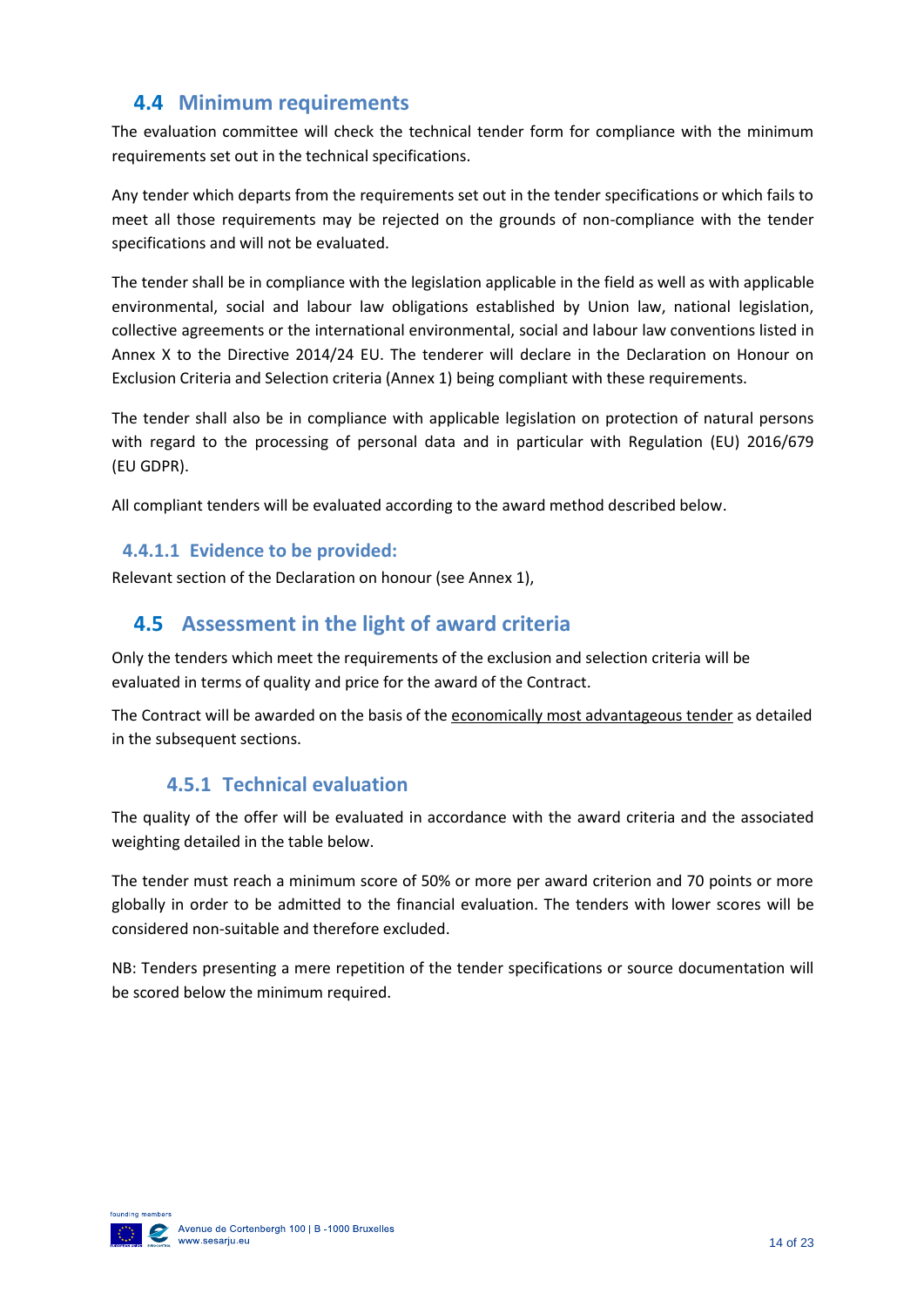| <b>Award Criteria</b>                                                                                                                                                                                                                                                                                                                                                                          |    |  |
|------------------------------------------------------------------------------------------------------------------------------------------------------------------------------------------------------------------------------------------------------------------------------------------------------------------------------------------------------------------------------------------------|----|--|
| <b>Organisational aspects:</b><br>Quality of the services proposed (receptionist and back-office reception) for the<br>operational execution of the services;<br>Trainings organized by the tenderer to guarantee the proper performance of the<br>services under the contract:<br>Working arrangements' flexibility                                                                           | 25 |  |
| Quality and relevance of the tender and its quality in relation to the implementation:<br>Presentation of the tender<br>Quality of the tender in relation to the use of the resources on-site;<br>Understanding of the domains and services to be provided<br>Quality of proposed measures to minimize on-site agent replacement times, transfer<br>of procedures and training of replacements |    |  |
| Quality assurance of contract management:<br>Continuity of services<br>Timely response and delivery                                                                                                                                                                                                                                                                                            |    |  |
| <b>Score Award Criteria</b>                                                                                                                                                                                                                                                                                                                                                                    |    |  |

### **4.5.2 Financial evaluation and recommendation for award**

<span id="page-14-0"></span>The price that will be taken into account for the financial evaluation and the award of the Contract, is the "Total Price" proposed by the tenderer in the financial offer as indicated in the Invitation to tender ref. SJU/LC/0146-CFT.

All tenders must contain a separate financial offer following the template attached to the tender specifications in Annex 2 and in line with the requirements detailed in section 2 above.

The formula that will be used to rank the tenders incorporates the following elements:

Quality (60%)

- the score of the award criteria of the tender
- the highest score of the award criteria among acceptable tenders

Price (40%)

- the 'Total Price' of the tender
- the 'Total Price' of the lowest priced acceptable tender

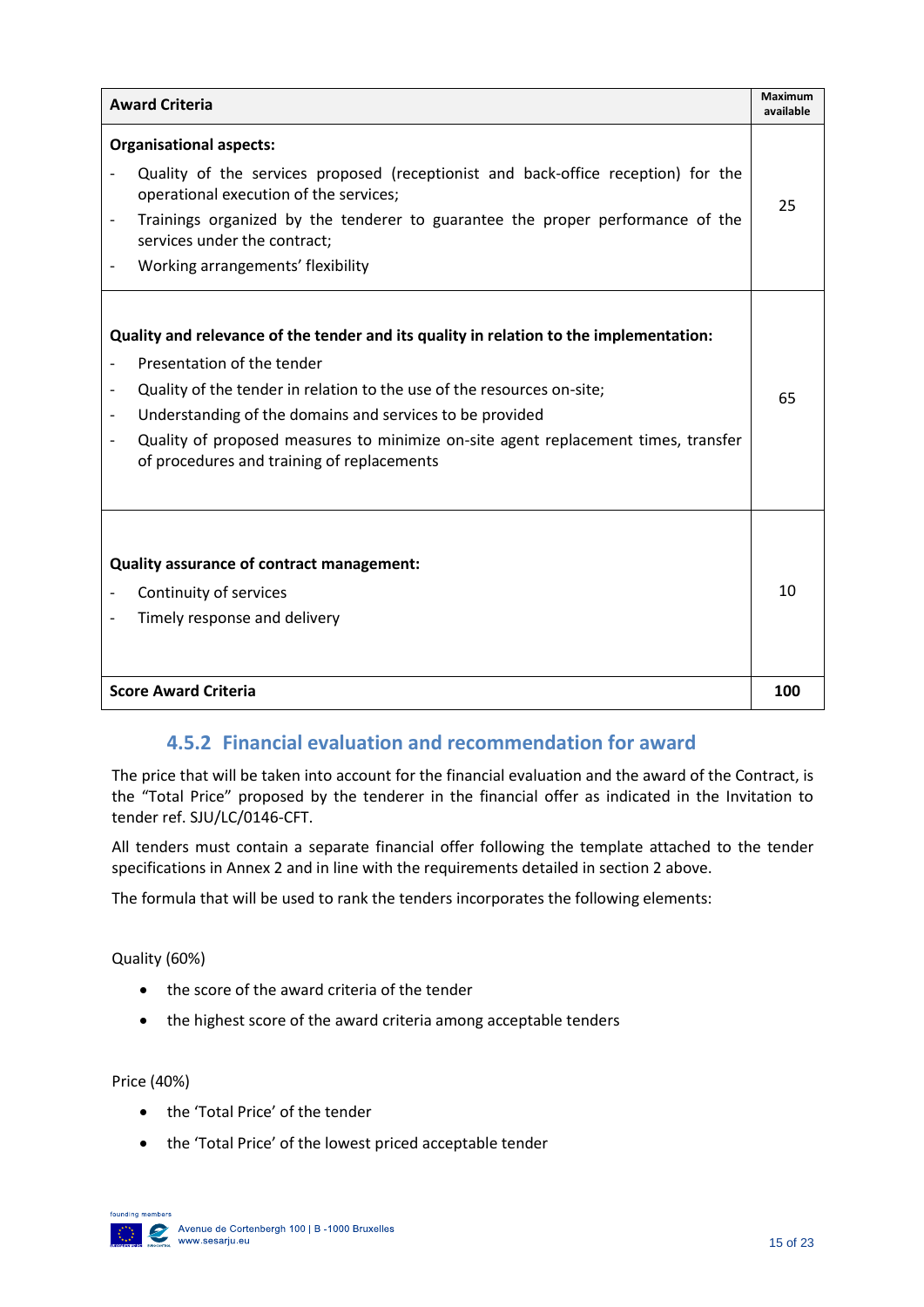The ranking of the tenders, for the award of the contract, will be established by using the formula below.

#### **Score tender Y =**

[(Score of the award criteria of tender Y / highest score of the award criteria among acceptable tenders) x 60%)] + ('Total Price' of the lowest priced acceptable tender /'Total Price' of tender Y) x 40%] \* 100

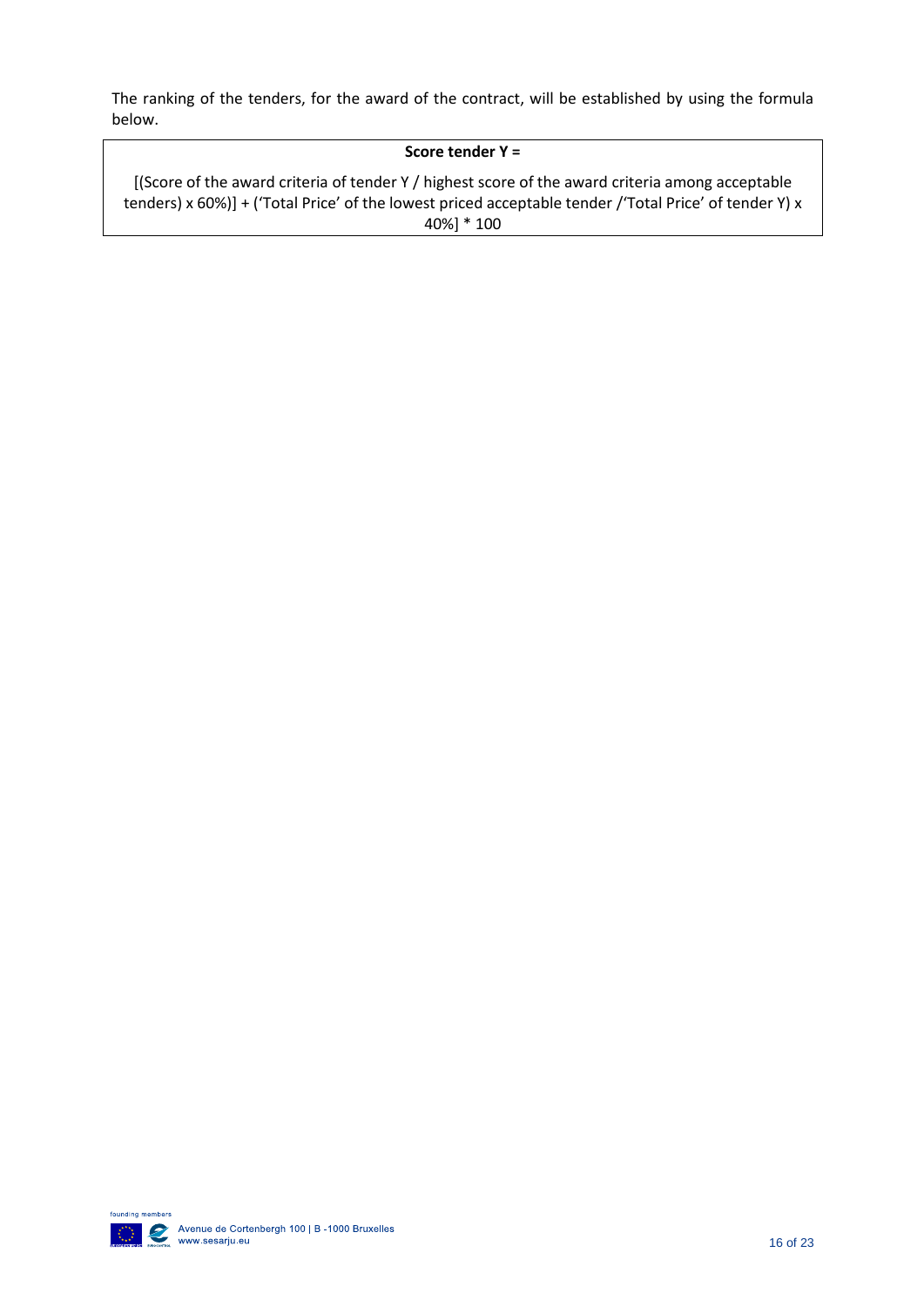### <span id="page-16-0"></span>**5 Annexes**

- ANNEX 1 Declaration on honour *(available in Word version in the tender documentation)*
- ANNEX 2 Amended list of public holidays of SJU for the year 2018
- ANNEX 3 Financial Proposal *(available in Excel version in the tender documentation)*
- ANNEX 4 Purchase Order Template
- ANNEX 5 Confidentiality Declaration

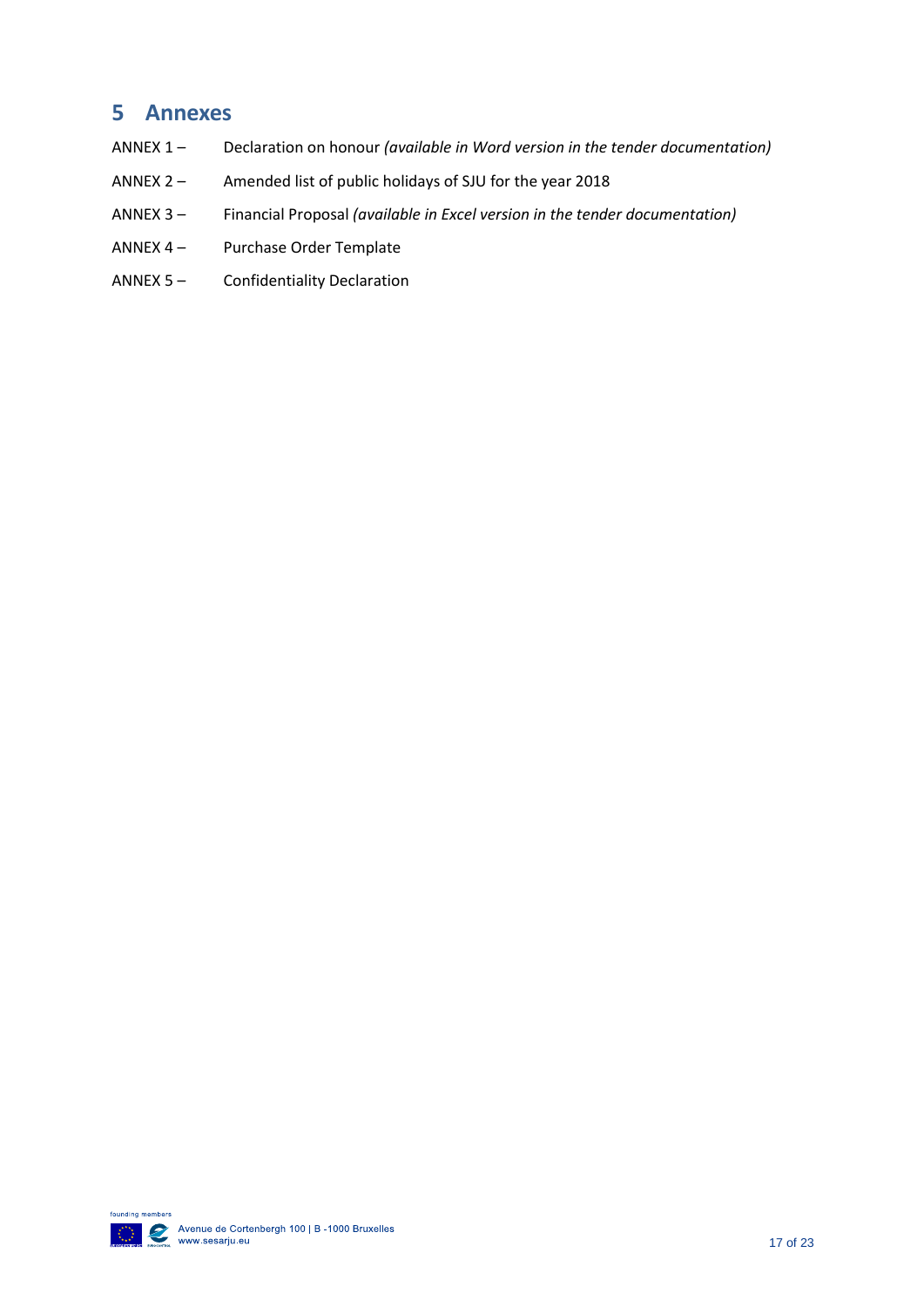## <span id="page-17-0"></span>**ANNEX 2 - Amended list of public holidays of SJU for the year 2018 (indicative)**

Reminder: the amended public holidays of SJU do not all correspond with the Belgian public holidays and vice versa (with the example of 11 November). Tenderers are invited to take this into account in their financial offer.

| 01 January                 | Monday, New Year's Day    |
|----------------------------|---------------------------|
| 02 April                   | Monday, Easter Monday     |
| 01 May                     | Tuesday, Labour Day       |
| 10 May                     | Thursday, Ascension Day   |
| 21 May                     | Monday, Whit Monday       |
| 15 August                  | Wednesday, Assumption Day |
| 01 November                | Thursday, All Saints' Day |
| 24 December to 31 December | 6 end-of-year days        |

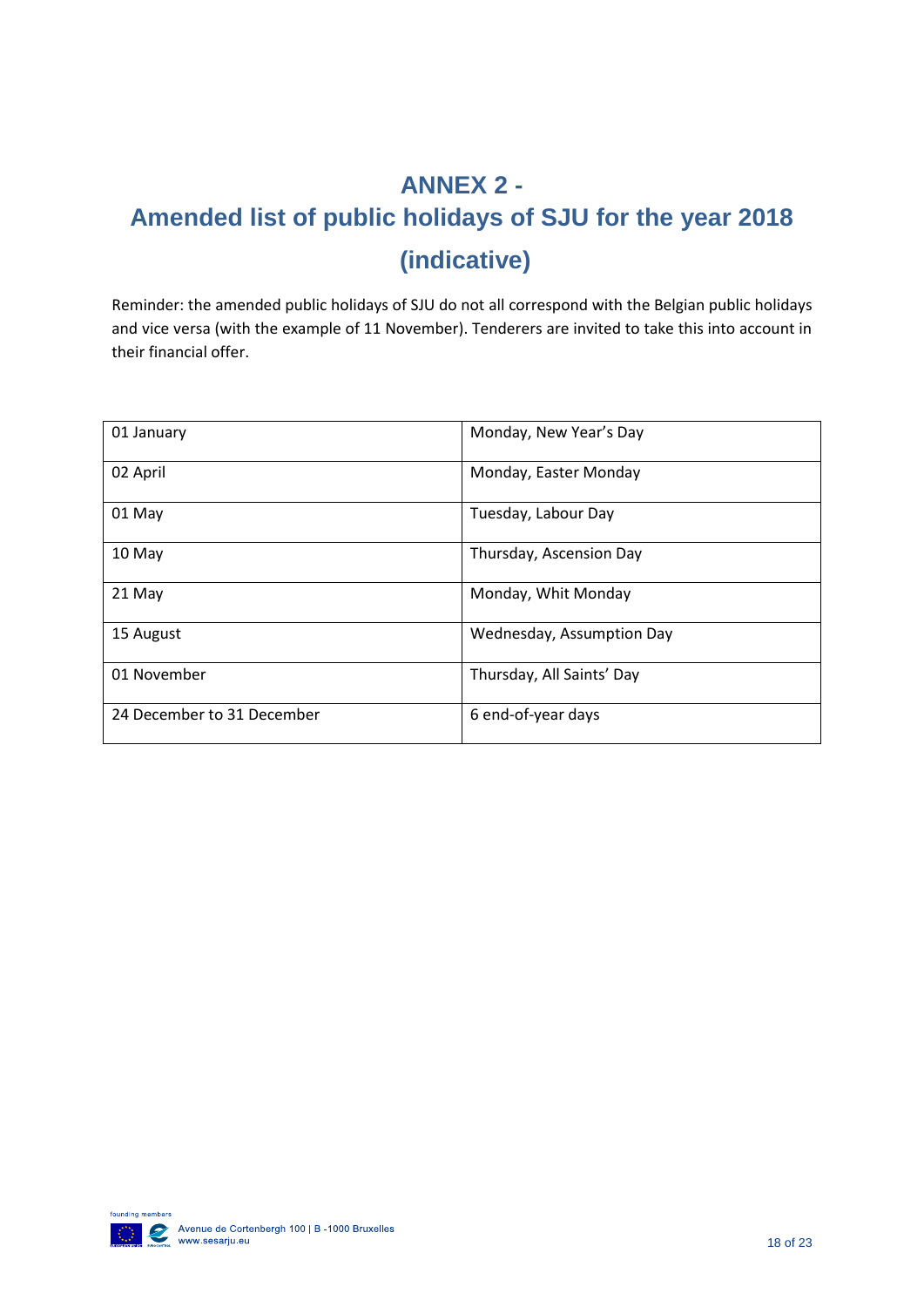## <span id="page-18-0"></span>**ANNEX 3 - Financial Proposal (Excl. VAT)**

## **Model for monthly flat rate calculation**

*Available on SJU website in Excel format ONLY: at the following address:<http://www.sesarju.eu/procurement>*

For paper copy of the offer, please fill in the Excel file and print out the Excel sheet. Please verify whether the financial offer is complete in all its parts before submitting it.

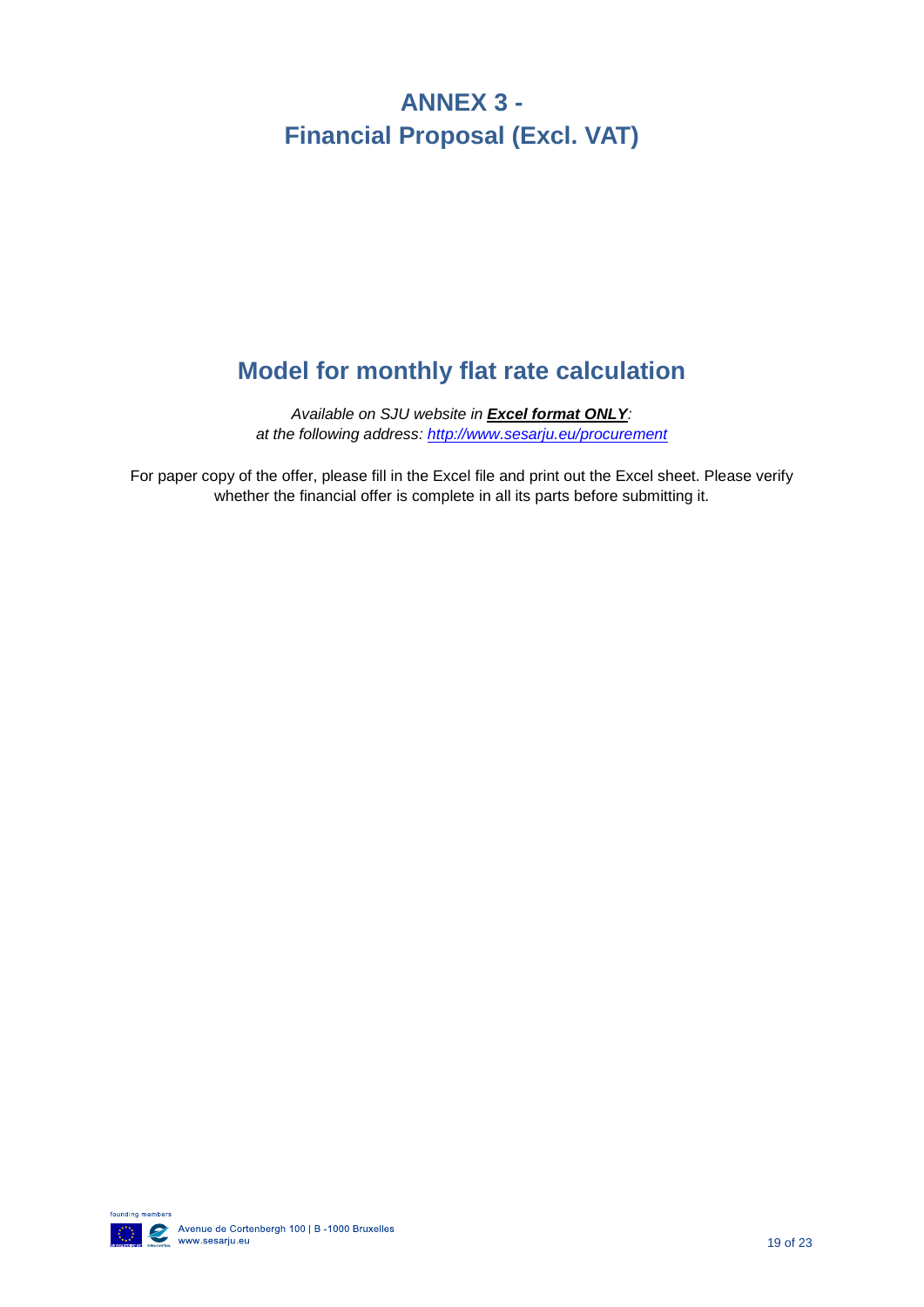## **ANNEX 4 - Purchase Order Template**

<span id="page-19-0"></span>

|                                                                                                                                                                                                                                                                                                                                                                                                                                                                                                                                                                                                                                                                                                          | <b>CONTRACT</b>                    |                                                                         |                                  |                   |              |
|----------------------------------------------------------------------------------------------------------------------------------------------------------------------------------------------------------------------------------------------------------------------------------------------------------------------------------------------------------------------------------------------------------------------------------------------------------------------------------------------------------------------------------------------------------------------------------------------------------------------------------------------------------------------------------------------------------|------------------------------------|-------------------------------------------------------------------------|----------------------------------|-------------------|--------------|
|                                                                                                                                                                                                                                                                                                                                                                                                                                                                                                                                                                                                                                                                                                          | <b>PURCHASE ORDER</b>              |                                                                         |                                  |                   |              |
| <b>SESAR JOINT UNDERTAKING</b>                                                                                                                                                                                                                                                                                                                                                                                                                                                                                                                                                                                                                                                                           |                                    |                                                                         |                                  |                   |              |
| 100, Avenue de Cortenbergh                                                                                                                                                                                                                                                                                                                                                                                                                                                                                                                                                                                                                                                                               | Order number: SJU/d/               |                                                                         | (Name and address of contractor) |                   |              |
| BE-1000 Bruxelles                                                                                                                                                                                                                                                                                                                                                                                                                                                                                                                                                                                                                                                                                        | Currency of payment: EUR           |                                                                         |                                  |                   |              |
| Tel.: +32 (0) 2 507 8000                                                                                                                                                                                                                                                                                                                                                                                                                                                                                                                                                                                                                                                                                 | Tender (date and reference):       |                                                                         |                                  |                   |              |
| E-mail: Facility@sesarju.eu                                                                                                                                                                                                                                                                                                                                                                                                                                                                                                                                                                                                                                                                              |                                    |                                                                         |                                  |                   |              |
| This order is governed by the Contract No _________<br>in force from ____________ to ____________                                                                                                                                                                                                                                                                                                                                                                                                                                                                                                                                                                                                        |                                    |                                                                         |                                  |                   |              |
|                                                                                                                                                                                                                                                                                                                                                                                                                                                                                                                                                                                                                                                                                                          | LISTING OF THE SUPPLIES / SERVICES | <b>UNIT</b>                                                             | <b>QUANTITY</b>                  | PRICE in €        |              |
| and code                                                                                                                                                                                                                                                                                                                                                                                                                                                                                                                                                                                                                                                                                                 |                                    |                                                                         |                                  | <b>UNIT PRICE</b> | <b>TOTAL</b> |
|                                                                                                                                                                                                                                                                                                                                                                                                                                                                                                                                                                                                                                                                                                          |                                    |                                                                         |                                  |                   |              |
| In accordance with Articles 3 and 4 of the Protocol on the Privileges and Immunities of<br>the European Union, the Commission is exempt from all taxes and dues, including value<br>added tax, on payments due under this contract. For intra-community purchases, the<br>statement 'VAT Exemption / European Union / Article 151 of Council Directive<br>2006/112/EC' should be added on the invoice.<br>[In Belgium, use of this contract constitutes a request for VAT exemption No. 450,<br>Article 42, paragraph 3.3 of the VAT code (circular 2/1978), provided the invoice<br>includes the statement:'Exonération de la TVA; art. 42 § 3.3 du code TVA (circulaire n°<br>$2/1978$ <sup>'</sup> .] |                                    | Packaging<br>Insurance<br>Transport<br>Assembly<br>VAT<br><b>TOTAL:</b> |                                  |                   |              |

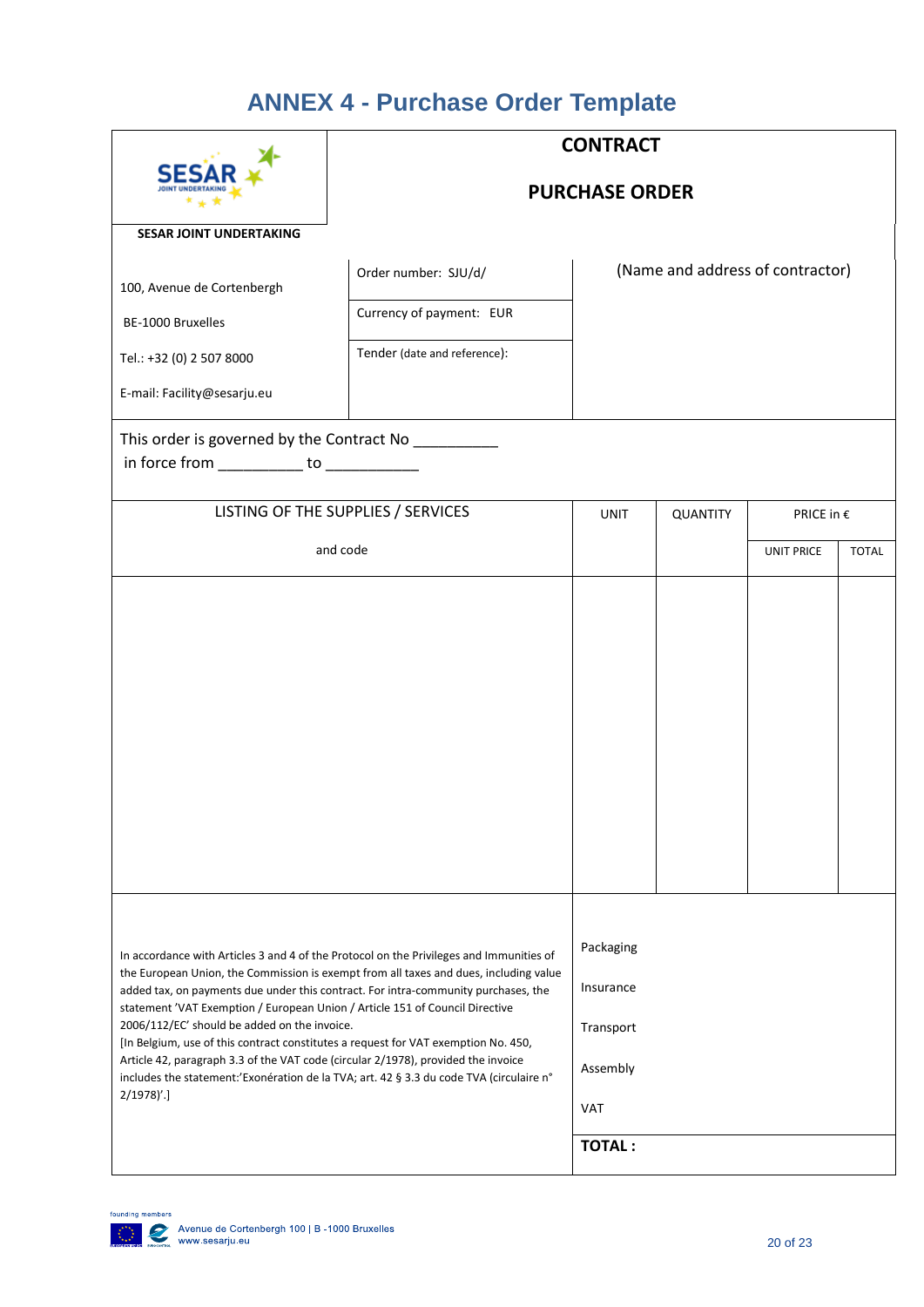| Place of delivery or performance and/or Incoterm:                                                 |                        |  |  |
|---------------------------------------------------------------------------------------------------|------------------------|--|--|
| SESAR JU / Av de Cortenbergh 100 / 1000 Bruxelles / 4°/5° Etage                                   | Contractor's signature |  |  |
| Final date of delivery or performance: Payment provisions: 30 days from<br>receipt of the invoice |                        |  |  |
|                                                                                                   | Name:                  |  |  |
|                                                                                                   | Position:              |  |  |
| Guarantee:                                                                                        | Date:                  |  |  |
| Date of issue:                                                                                    |                        |  |  |
| Signature on behalf of SJU: Directeur Executif                                                    |                        |  |  |
| [Pour la Belgique, numéro de dossier auprès du Protocole du SPF Affaires Etrangères]              |                        |  |  |
| The invoice will be paid only if the contractor has returned the signed order form.               |                        |  |  |

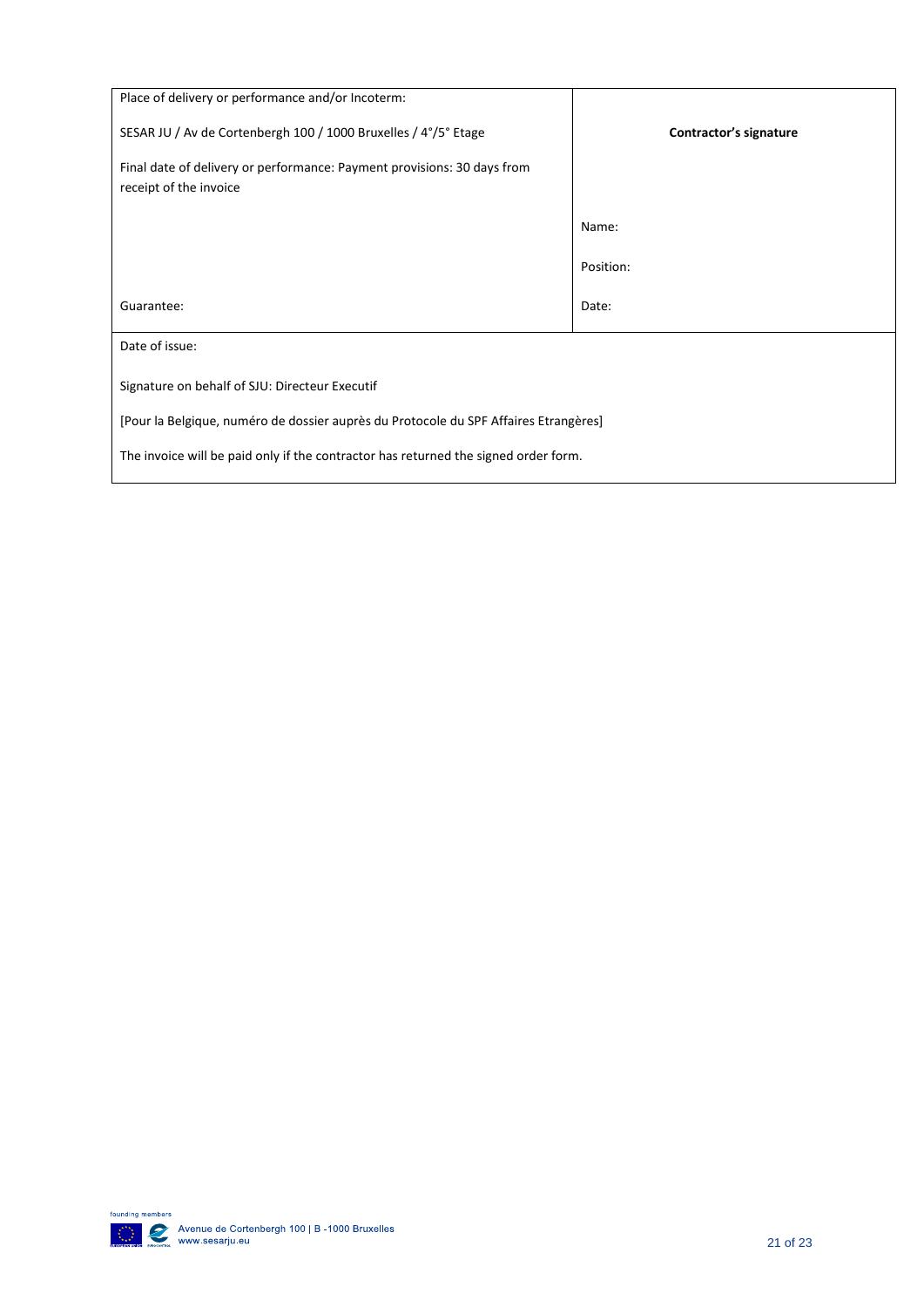## <span id="page-21-0"></span>**ANNEX 5 - Declaration of Confidentiality**

Legal entity/contractor: ………………………………… Legal address: …………………………………………….. …………………………………………………………………….. ……………………………………………………………………..

I, the undersigned, ................................................................................., in my role as on-site resource of the legal entity, undertake to respect the confidentiality of:

Any confidential information made available to me during and after the expiry date of contract SJU/LC /0XXX-CTR for *"Reception and Back-office reception Services"* (hereinafter referred to as "the Contract")

"Confidential Information" means any and all information, materials, drawings, know-how or data relating to the performance of the Contract, which is accidentally known, disclosed or given by SJU either directly or indirectly, whether in writing or by any other means, including, but not limited to, formulae, designs, simulations, processes, manufacturing methods; proprietary, technical, operational and financial data; information relating to the performance and output of research and development activities; cost and pricing data as well as business plans, customer lists, studies, reports, quotations, offers; and any notes, analyses, compilations, interpretations, memoranda or other documents.

This commitment of confidentiality shall stay in full force and effect for 5 years after the expiry date of the above mentioned contract.

In particular, I acknowledge that I have been informed that I cannot disclose to third parties, use for my own benefit or that of a third party, or make public, either orally or in writing, in paper or in electronic form, the documents or information that are not in the public domain and that I have had or may have access to due to the services I provided related to the above mentioned "*Reception and Back-office reception Services"* contract to the services carried out.

I undertake to refrain from any declaration that could harm the reputation of the SESAR Joint Undertaking, jeopardise the safety and security of its premises or its data systems.

I undertake to respect the confidentiality of all personal data that I may have access to and that I may process.

I also undertake to give back any Confidential Information in writing (paper or electronic) or by any other means relating to SESAR Joint Undertaking in my possession at the end of the performance of obligations laid down by the Contract.

I am aware that the disclosure of procedures, names or other sensitive information relating to SJU may result in SJU initiating proceedings under the applicable law against me or/and the legal entity I am representing.

Name of the signatory: …………………………………………………………………..